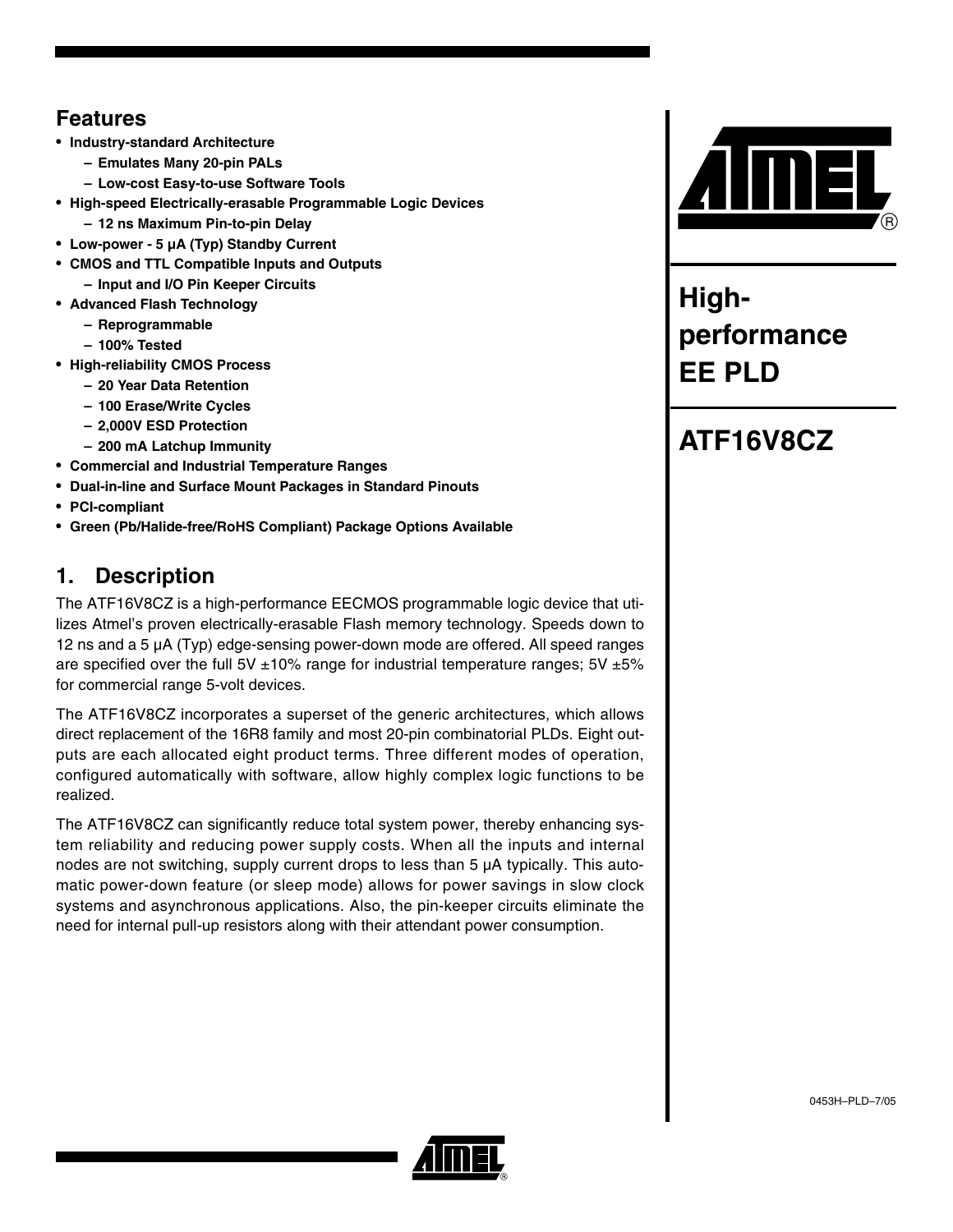

#### **Figure 1-1.** Block Diagram



## **2. Pin Configuration and Pinouts**

| Table 2-1.      | Pinouts - All Pinouts Top View |                               |  |
|-----------------|--------------------------------|-------------------------------|--|
| <b>Pin Name</b> |                                | <b>Function</b>               |  |
| <b>CLK</b>      |                                | Clock                         |  |
|                 |                                | Logic Inputs                  |  |
| I/O             |                                | <b>Bi-directional Buffers</b> |  |
| $\overline{OE}$ |                                | <b>Output Enable</b>          |  |
| <b>VCC</b>      |                                | +5V Supply                    |  |





**Figure 2-2.** DIP/SOIC

| I/CLK <sub>[</sub> |                | 20 | ∃ VCC |
|--------------------|----------------|----|-------|
| 11 $\sqcap$        | $\overline{2}$ | 19 | 1/O   |
| 12 L               | 3              | 18 | 1/O   |
| 13 L               | 4              | 17 | 1/O   |
| 14 L               | 5              | 16 | $U$ O |
| 15 <sup>2</sup>    | 6              | 15 | 1/O   |
| 16 <sup>°</sup>    | 7              | 14 | 1/O   |
| 17 E               | 8              | 13 | 1/O   |
| 18 L               | 9              | 12 | I/O   |
| $GND$ $\Box$       | 10             | 11 | 19/OE |
|                    |                |    |       |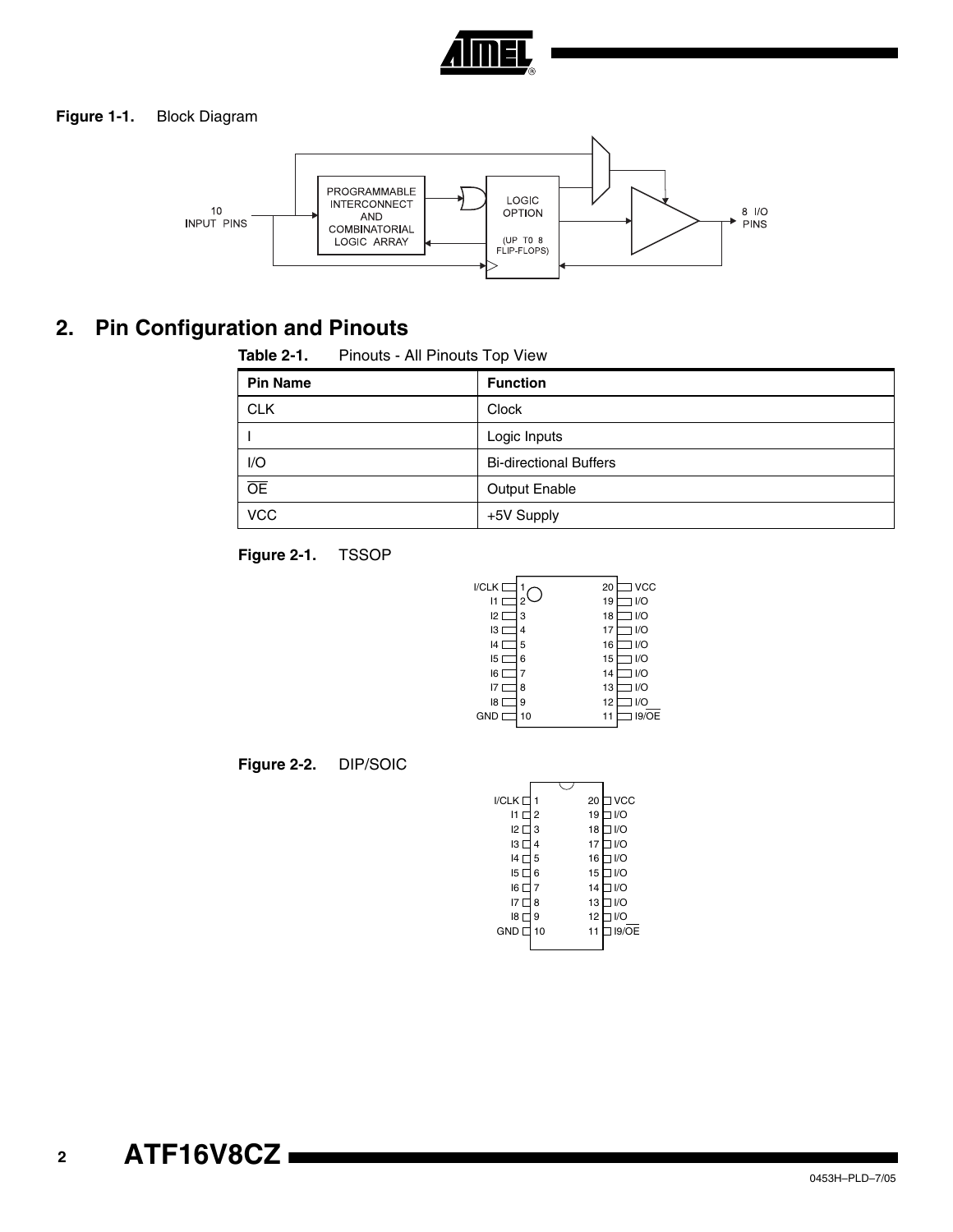**Figure 2-3.** PLCC



## **3. Absolute Maximum Ratings\***

| Voltage on Any Pin with                         |
|-------------------------------------------------|
| Voltage on Input Pins<br>with Respect to Ground |
| Programming Voltage with                        |

\*NOTICE: Stresses beyond those listed under "Absolute Maximum Ratings" may cause permanent damage to the device. This is a stress rating only and functional operation of the device at these or any other conditions beyond those indicated in the operational sections of this specification is not implied. Exposure to absolute maximum rating conditions for extended periods may affect device reliability.

<span id="page-2-0"></span>Note: 1. Minimum voltage is -0.6V DC, which may undershoot to -2.0V for pulses of less than 20 ns. Maximum output pin voltage is  $V_{CC}$  + 0.75V DC, which may overshoot to 7.0V for pulses of less than 20 ns.

## **4. DC and AC Operating Conditions**

|                                        | Commercial   | <b>Industrial</b> |
|----------------------------------------|--------------|-------------------|
| <b>Operating Temperature (Ambient)</b> | 0°C - 70°C   | -40°C - 85°C      |
| V <sub>CC</sub> Power Supply           | $5V \pm 5\%$ | $5V \pm 10\%$     |

## **4.1 DC Characteristics**

| <b>Symbol</b>              | <b>Parameter</b>                    | <b>Condition</b>                                               |           | Min    | <b>Typ</b> | <b>Max</b> | <b>Units</b> |
|----------------------------|-------------------------------------|----------------------------------------------------------------|-----------|--------|------------|------------|--------------|
| ŀμ                         | Input or I/O Low Leakage Current    | $0 \leq V_{IN} \leq V_{II}$ (Max)                              |           |        |            | $-10$      | μA           |
| ЧH                         | Input or I/O High Leakage Current   | $3.5 \leq V_{IN} \leq V_{CC}$                                  |           |        |            | 10         | μA           |
|                            |                                     | 15 MHz, $V_{CC}$ = Max,                                        | Com       |        |            | 95         | mA           |
| $I_{\rm CC1}$              | Power Supply Current                | $V_{IN} = 0$ , $V_{CC}$ , Outputs Open                         | Ind.      |        |            | 105        | mA           |
|                            | Power Supply Current,               | 0 MHz, $V_{CC}$ = Max,                                         | Com.      |        | 5          |            | μA           |
| $I_{CC}$ <sup>(1)</sup>    | <b>Standby Mode</b>                 | $V_{IN} = 0$ , $V_{CC}$ , Outputs Open                         | Ind       |        | 5          |            | μA           |
| $I_{OS}$                   | <b>Output Short Circuit Current</b> | $V_{OIII} = 0.5V$ ;<br>$V_{CC} = 5V$ ; TA = 25°C               |           |        |            | $-150$     | mA           |
| $V_{IL}$                   | Input Low Voltage                   | Min < $V_{CC}$ < Max                                           |           | $-0.5$ |            | 0.8        | $\mathsf{V}$ |
| $\mathsf{V}_{\mathsf{IH}}$ | Input High Voltage                  |                                                                |           | 2.0    |            | $V_{CC}+1$ | $\vee$       |
| $\mathsf{V}_{\mathsf{OL}}$ | <b>Output Low Voltage</b>           | $V_{CC}$ = Min, All Outputs<br>$I_{\text{O}} = -16 \text{ mA}$ | Com, Ind. |        |            | 0.5        | $\vee$       |

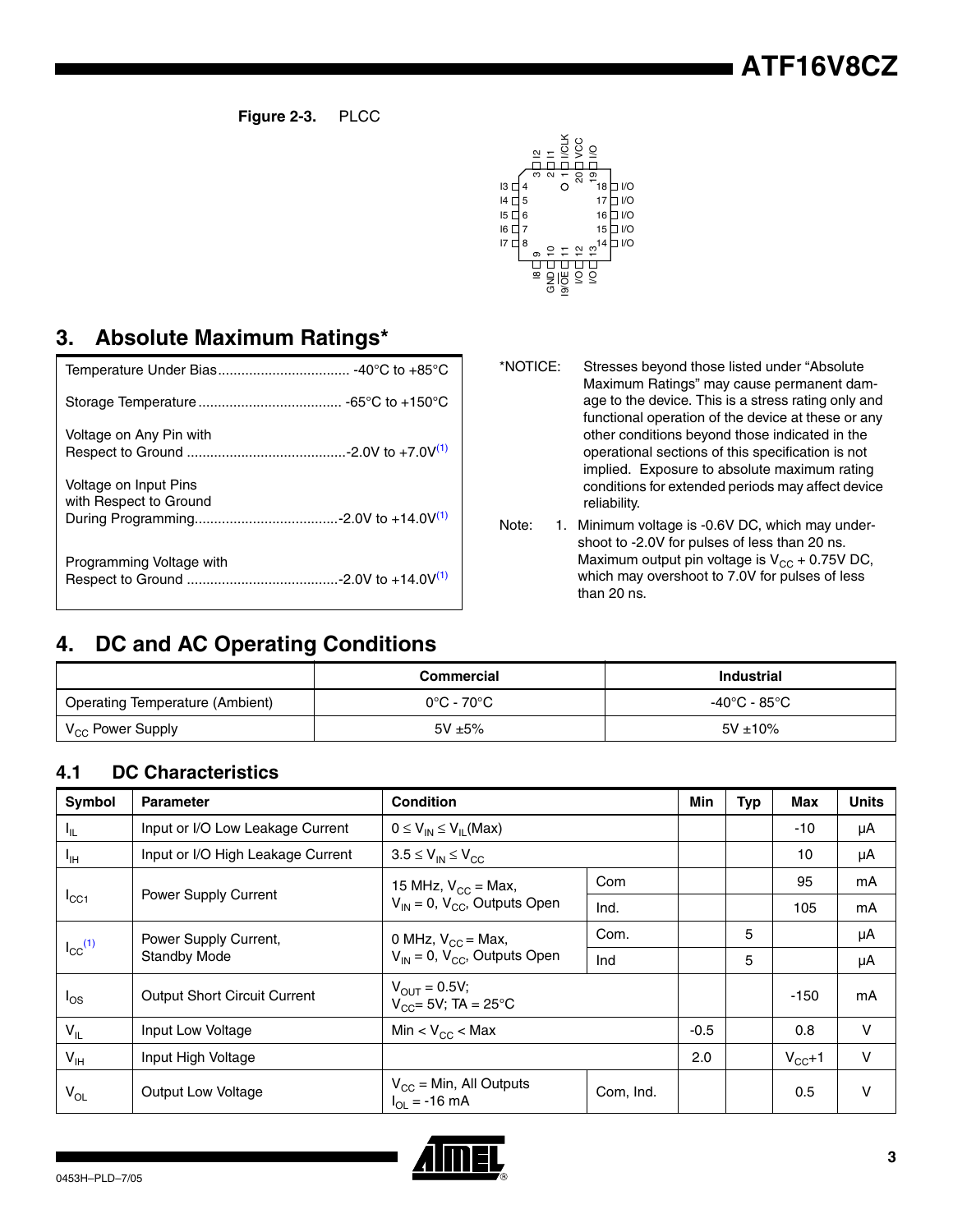

## **4.1 DC Characteristics**

| Symbol      | <b>Parameter</b>          | <b>Condition</b>                     |            | Min | Typ | <b>Max</b> | <b>Units</b> |
|-------------|---------------------------|--------------------------------------|------------|-----|-----|------------|--------------|
| $V_{OH}$    | Output High Voltage       | $V_{CC} = Min$<br>$I_{OL} = -3.2 mA$ |            | 2.4 |     |            | $\mathsf{V}$ |
|             |                           |                                      | Com.       | 24  |     |            |              |
| <b>IOL</b>  | <b>Output Low Current</b> | $V_{CC}$ = Min                       | Ind.       | 12  |     |            | mA           |
| <b>I</b> OH | Output High Current       | $V_{CC}$ = Min                       | Com., Ind. | 4   |     |            | mA           |

<span id="page-3-0"></span>Note:  $1.$  All I<sub>CC</sub> parameters measured with outputs open. Data is based on Atmel test patterns. Reading may vary with pattern.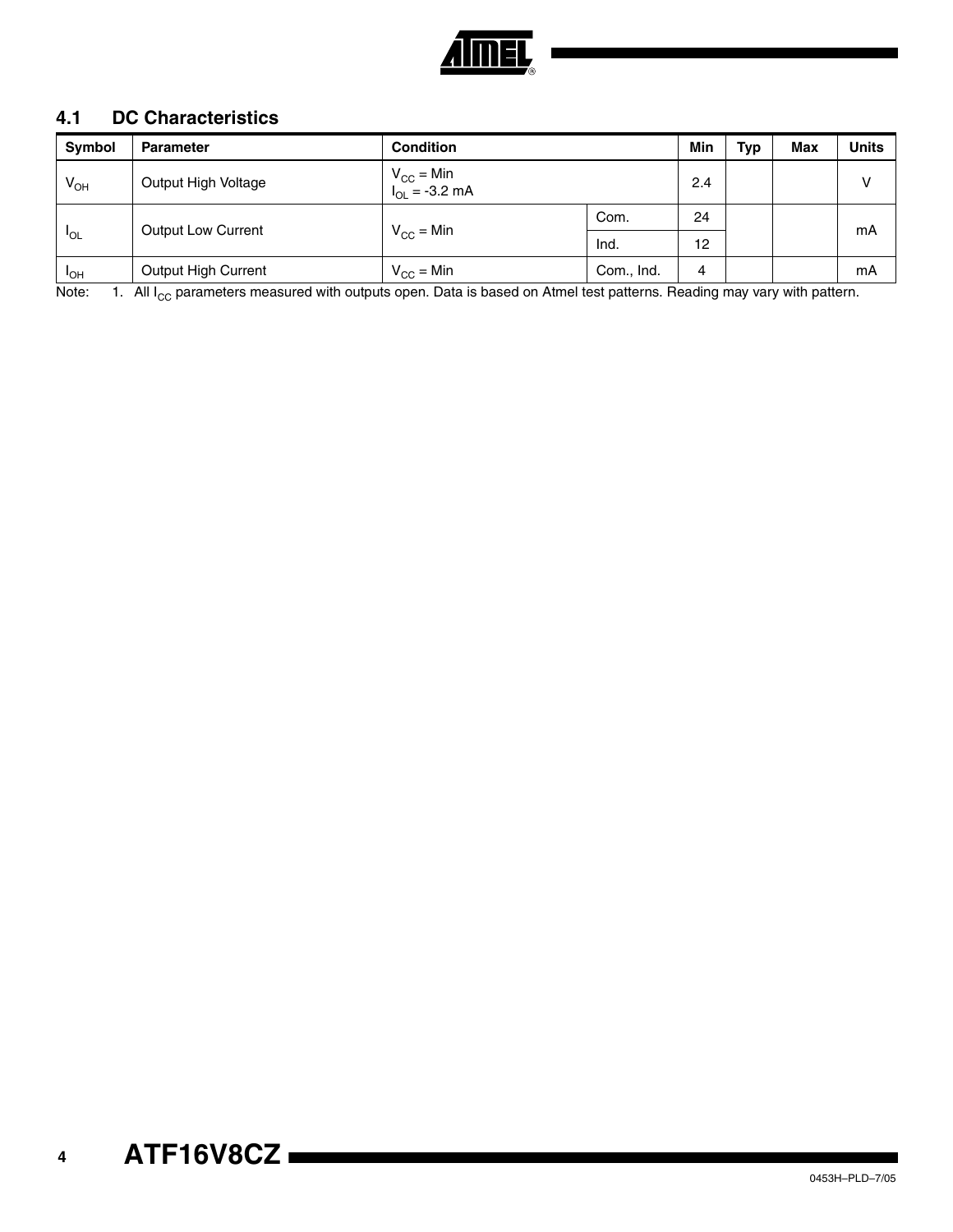## **4.2 AC Waveforms**[\(1\)](#page-4-0)



<span id="page-4-0"></span>Note: 1. Timing measurement reference is 1.5V. Input AC driving levels are 0.0V and 3.0V, unless otherwise specified.

## **4.3 AC Characteristics**

|                               |                                            |            | $-12$ |                | $-15$ |              |
|-------------------------------|--------------------------------------------|------------|-------|----------------|-------|--------------|
| Symbol                        | <b>Parameter</b>                           | <b>Min</b> | Max   | Min            | Max   | <b>Units</b> |
| $t_{PD}$                      | Input or Feedback to Non-registered Output | 3          | 12    | 3              | 15    | ns           |
| $t_{CF}$                      | Clock to Feedback                          |            | 6     |                | 8     | ns           |
| $t_{\rm CO}$                  | Clock to Output                            | 2          | 8     | $\overline{c}$ | 10    | ns           |
| $t_{\scriptscriptstyle\rm S}$ | Input or Feedback Setup Time               | 10         |       | 12             |       | ns           |
| $t_H$                         | Input Hold Time                            | 0          |       | 0              |       | ns           |
| t <sub>P</sub>                | <b>Clock Period</b>                        | 12         |       | 16             |       | ns           |
| $t_{W}$                       | Clock Width                                | 6          |       | 8              |       | ns           |
|                               | External Feedback $1/(t_S + t_{CO})$       |            | 55    |                | 45    | <b>MHz</b>   |
| $f_{MAX}$                     | Internal Feedback $1/(t_s + t_{CF})$       |            | 62    |                | 50    | <b>MHz</b>   |
|                               | No Feedback $1/(t_p)$                      |            | 83    |                | 62    | <b>MHz</b>   |
| $t_{EA}$                      | Input to Output Enable - Product Term      | 3          | 12    | 3              | 15    | ns           |
| $t_{ER}$                      | Input to Output Disable - Product Term     | 2          | 15    | 2              | 15    | ns           |
| t <sub>PZX</sub>              | OE pin to Output Enable                    | 2          | 12    | $\overline{2}$ | 15    | ns           |
| t <sub>PXZ</sub>              | OE pin to Output Disable                   | 1.5        | 12    | 1.5            | 15    | ns           |

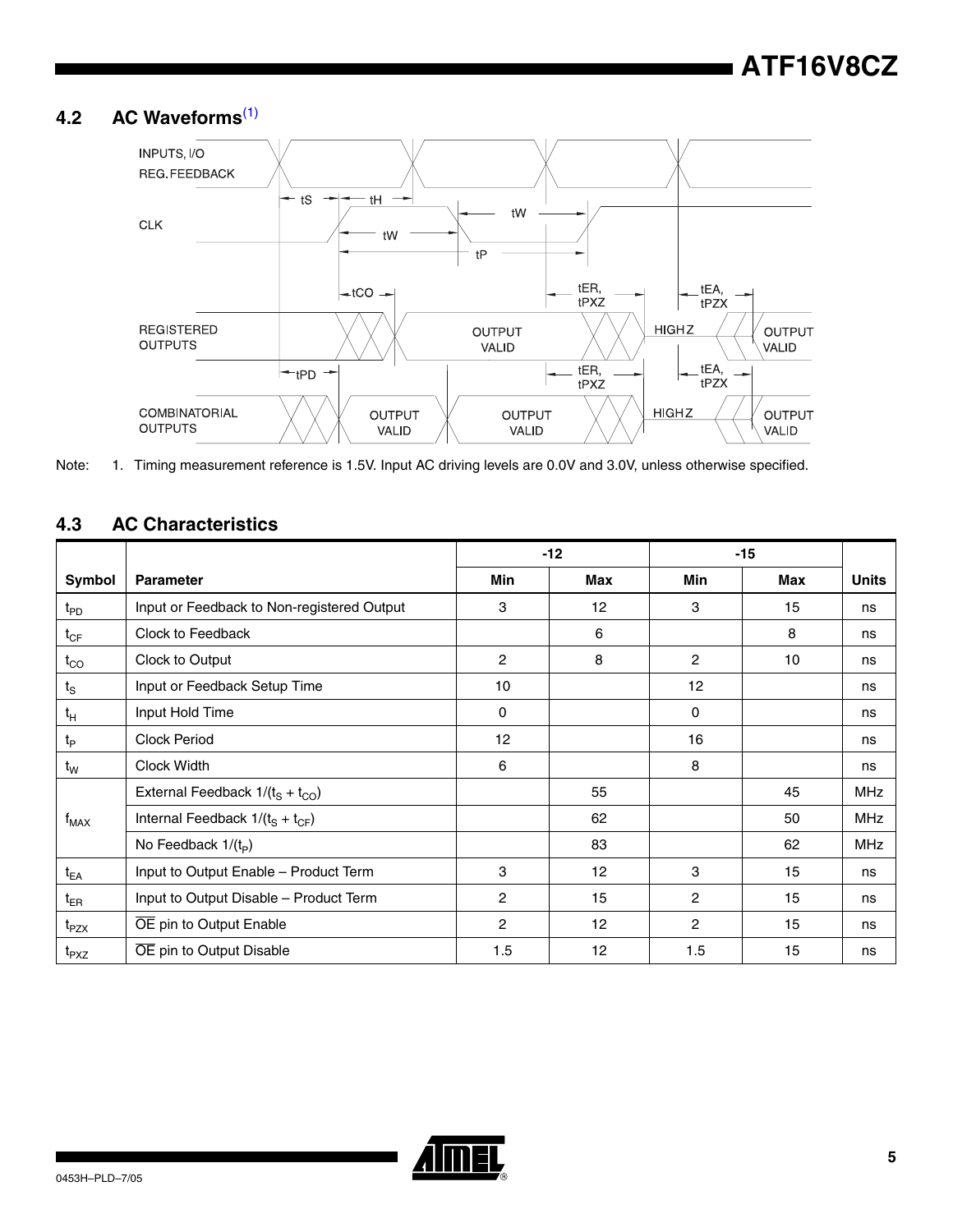

### **4.4 Input Test Waveforms**

### **4.4.1 Input Test Waveforms and Measurement Levels**



 $t_{\rm B}$ ,  $t_{\rm F}$  < 1.5 ns (10% to 90%)

#### **4.4.2 Output Test Loads**



Note: Similar devices are tested with slightly different loads. These load differences may affect output signals' delay and slew rate. Atmel devices are tested with sufficient margins to meet compatible devices.

#### **4.4.3 Pin Capacitance**

|                 | <b>Typ</b> | Max | <b>Units</b> | <b>Conditions</b>     |
|-----------------|------------|-----|--------------|-----------------------|
| $V_{\text{IN}}$ |            |     | рŀ           | $V_{IN} = 0V$         |
| ∪o∪t            |            |     | рŀ           | $V_{\text{OUT}} = 0V$ |

**Table 4-1.** Pin Capacitance  $(f = 1 \text{ MHz}, T = 25^{\circ}C^{(1)})$ 

<span id="page-5-0"></span>Note: 1. Typical values for nominal supply voltage. This parameter is only sampled and is not 100% tested.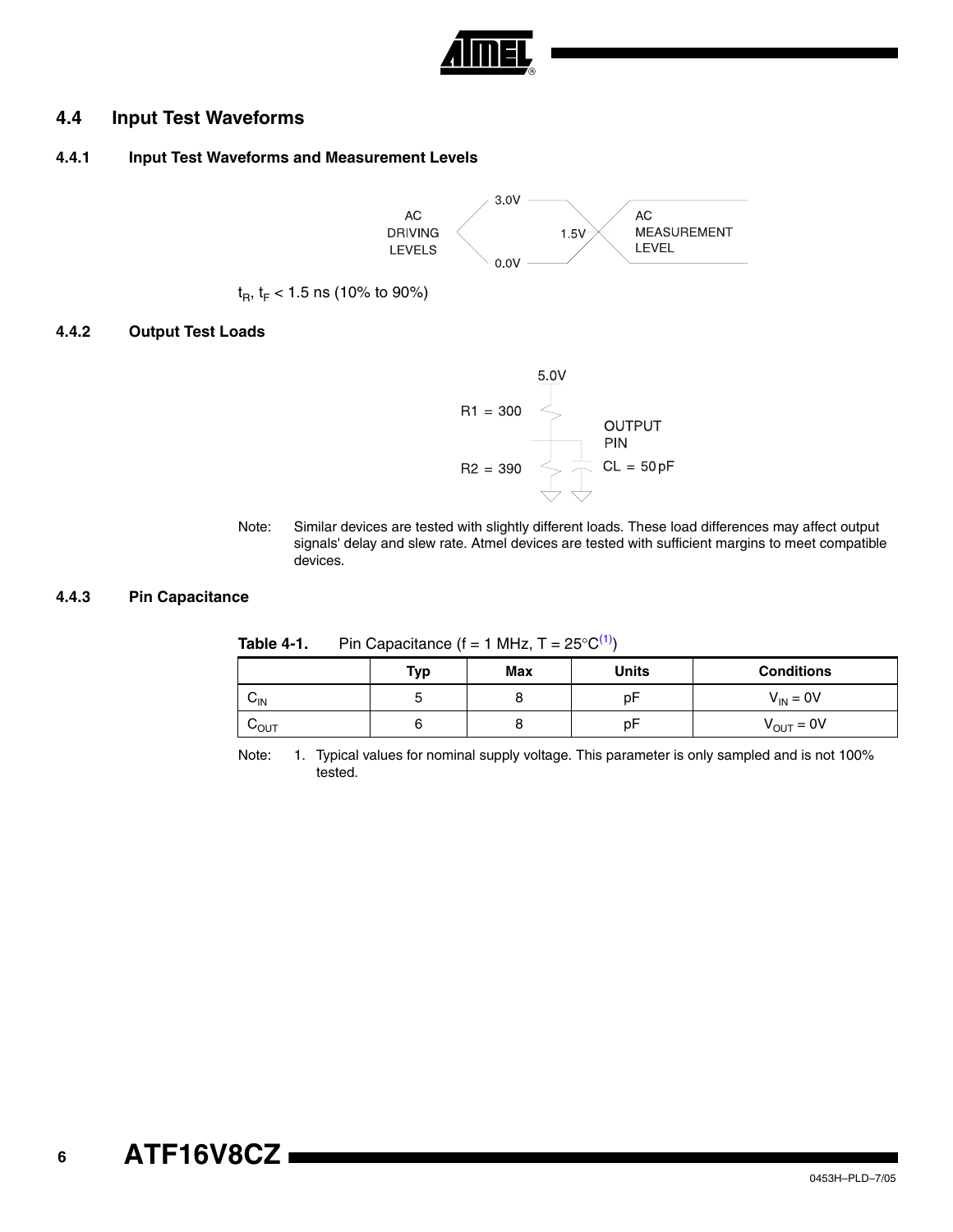### **4.5 Power-up Reset**

The ATF16V8CZ's registers are designed to reset during power-up. At a point delayed slightly from  $V_{CC}$  crossing  $V_{RST}$ , all registers will be reset to the low state. As a result, the registered output state will always be high on power-up.

This feature is critical for state machine initialization. However, due to the asynchronous nature of reset and the uncertainty of how  $V_{CC}$  actually rises in the system, the following conditions are required:

- 1. The  $V_{CC}$  rise must be monotonic, from below 0.7V,
- 2. After reset occurs, all input and feedback setup times must be met before driving the clock term high, and
- 3. The signals from which the clock is derived must remain stable during  $t_{PR}$ .



| <b>Parameter</b>            | <b>Description</b>     | <b>Typ</b> | Max   | Units |
|-----------------------------|------------------------|------------|-------|-------|
| <sup>L</sup> PR             | Power-up Reset Time    | 600        | 1.000 | ns    |
| $\mathsf{v}_{\texttt{RST}}$ | Power-up Reset Voltage | 3.8        | 4.5   |       |

### **4.6 Preload of Registered Outputs**

The ATF16V8CZ's registers are provided with circuitry to allow loading of each register with either a high or a low. This feature will simplify testing since any state can be forced into the registers to control test sequencing. A JEDEC file with preload is generated when a source file with vectors is compiled. Once downloaded, the JEDEC file preload sequence will be done automatically by approved programmers.

## **5. Security Fuse Usage**

A single fuse is provided to prevent unauthorized copying of the ATF16V8CZ fuse patterns. Once programmed, fuse verify and preload are inhibited. However, the 64-bit User Signature remains accessible.

The security fuse should be programmed last, as its effect is immediate.

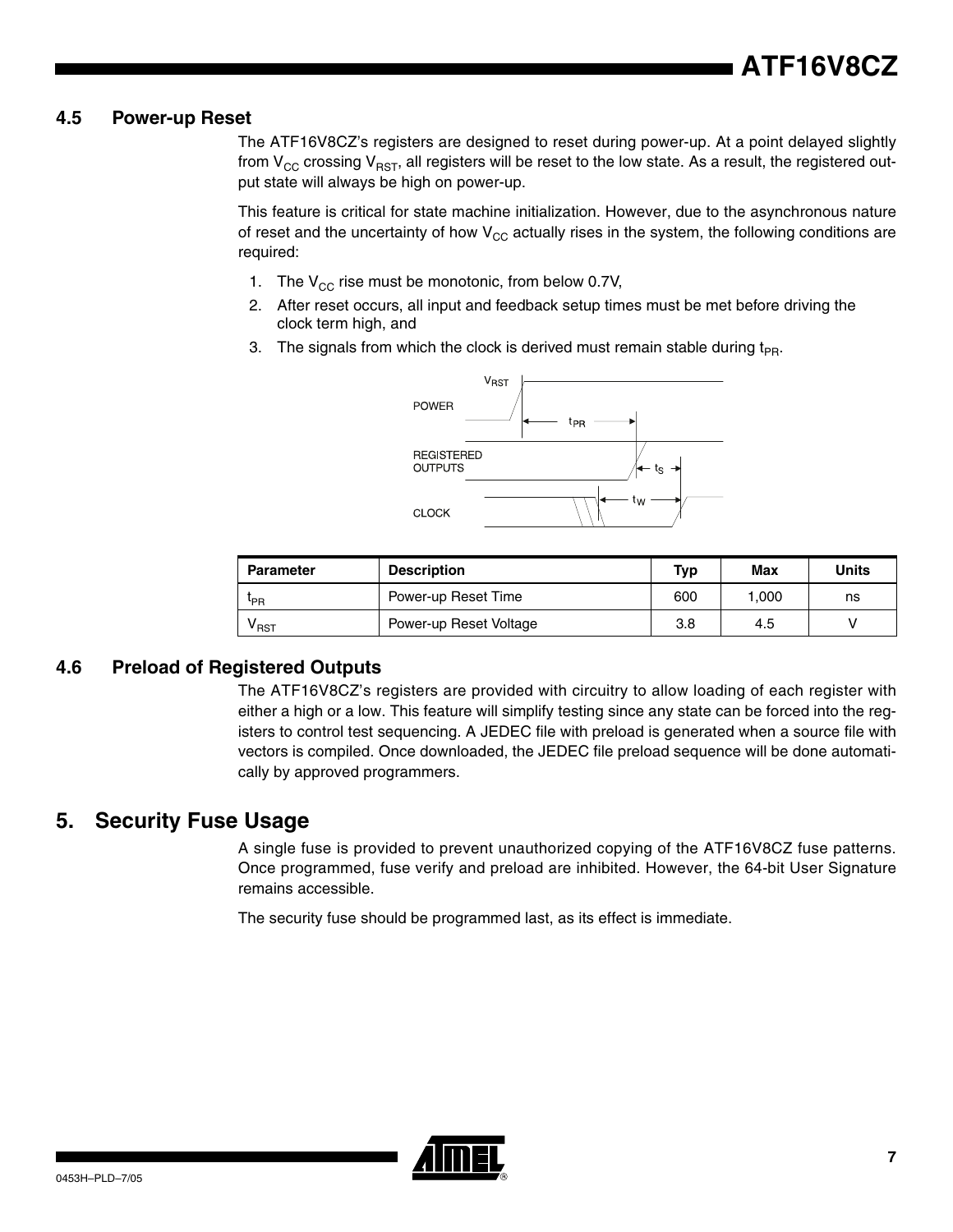

## **6. Input and I/O Pin-keeper Circuits**

The ATF16V8CZ contains internal input and I/O pin-keeper circuits. These circuits allow each ATF16V8CZ pin to hold its previous value even when it is not being driven by an external source or by the device's output buffer. This helps insure that all logic array inputs are at known, valid logic levels. This reduces system power by preventing pins from floating to indeterminate levels. By using pin-keeper circuits rather than pull-up resistors, there is no DC current required to hold the pins in either logic state (high or low).

These pin-keeper circuits are implemented as weak feedback inverters, as shown in the Input Diagram below. These keeper circuits can easily be overdriven by standard TTL- or CMOS-compatible drivers. The typical overdrive current required is 40 µA.





**Figure 6-2.** I/O Diagram

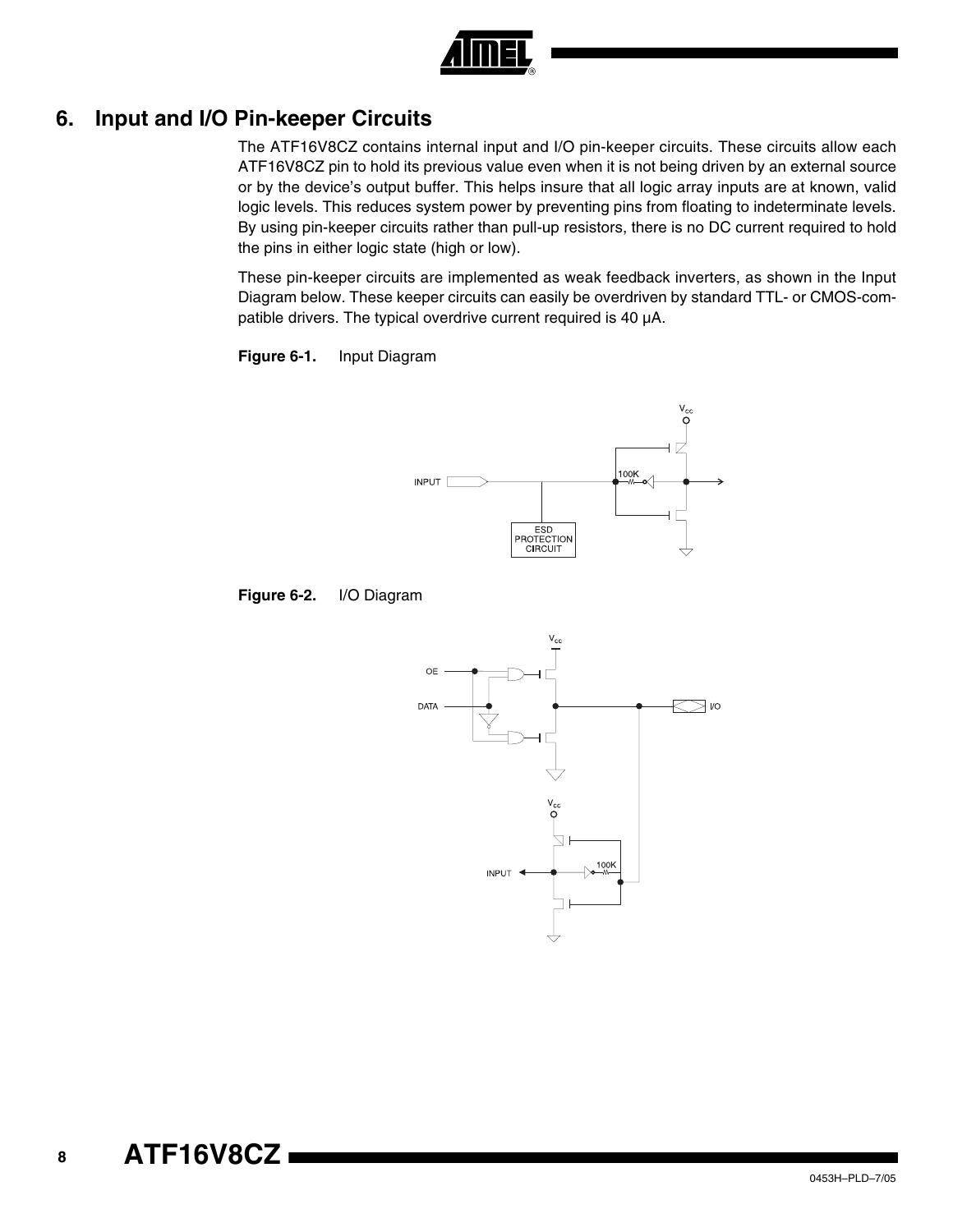## **7. Functional Logic Diagram Description**

The Logic Option and Functional Diagrams describe the ATF16V8CZ architecture. Eight configurable macrocells can be configured as a registered output, combinatorial I/O, combinatorial output, or dedicated input.

The ATF16V8CZ can be configured in one of three different modes. Each mode makes the ATF16V8CZ look like a different device. Most PLD compilers can choose the right mode automatically. The user can also force the selection by supplying the compiler with a mode selection. The determining factors would be the usage of register versus combinatorial outputs and dedicated outputs versus outputs with output enable control.

The ATF16V8CZ universal architecture can be programmed to emulate many 20-pin PAL devices. These architectural subsets can be found in each of the configuration modes described in the following pages. The user can download the listed subset device JEDEC programming file to the PLD programmer, and the ATF16V8CZ can be configured to act like the chosen device. Check with your programmer manufacturer for this capability.

Unused product terms are automatically disabled by the compiler to decrease power consumption. A security fuse, when programmed, protects the content of the ATF16V8CZ. Eight bytes (64 fuses) of User Signature are accessible to the user for purposes such as storing project name, part number, revision, or date. The User Signature is accessible regardless of the state of the security fuse.

| <b>Table 7-1.</b> | <b>Compiler Mode Selection</b> |
|-------------------|--------------------------------|
|-------------------|--------------------------------|

|                         | Registered      | <b>Complex</b>                   | <b>Simple</b>             | <b>Auto Select</b>             |
|-------------------------|-----------------|----------------------------------|---------------------------|--------------------------------|
| <b>ABEL, Atmel-ABEL</b> | <b>P16C8R</b>   | P <sub>16</sub> V <sub>8</sub> C | <b>P16V8AS</b>            | P <sub>16</sub> V <sub>8</sub> |
| <b>CUPL</b>             | G16V8MS         | G16V8MA                          | G16V8AS                   | G16V8A                         |
| LOG/iC                  | GAL16V8_R $(1)$ | GAL16V8_C7 <sup>(1)</sup>        | GAL16V8_C8 <sup>(1)</sup> | GAL16V8                        |
| OrCAD-PLD               | "Registered"    | "Complex"                        | "Simple"                  | GAL16V8A                       |
| <b>PLDesigner</b>       | <b>P16V8R</b>   | <b>P16V8C</b>                    | <b>P16V8C</b>             | <b>P16V8A</b>                  |
| Tango-PLD               | G16V8R          | G16V8C                           | G16V8AS                   | G16V8                          |

<span id="page-8-0"></span>Notes: 1. Only applicable for version 3.4 or lower.

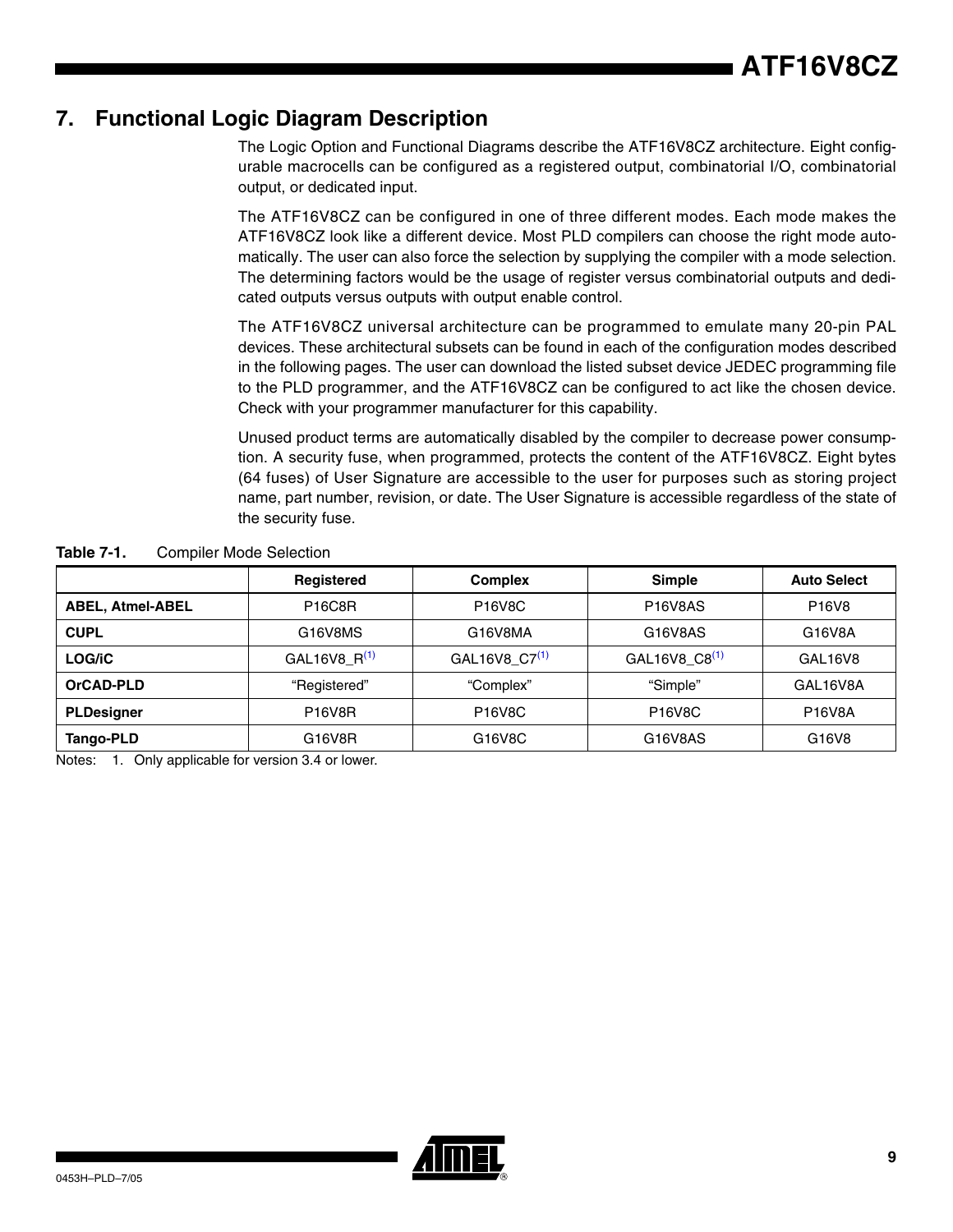

## **8. Macrocell Configuration**

Software compilers support the three different OMC modes as different device types. These device types are listed in the table below. Most compilers have the ability to automatically select the device type, generally based on the register usage and output enable  $(\overline{OE})$  usage. Register usage on the device forces the software to choose the registered mode. All combinatorial outputs with  $\overline{OE}$  controlled by the product term will force the software to choose the complex mode. The software will choose the simple mode only when all outputs are dedicated combinatorial without  $\overline{OE}$  control. The different device types listed in the table can be used to override the automatic device selection by the software. For further details, refer to the compiler software manuals.

When using compiler software to configure the device, the user must pay special attention to the following restrictions in each mode.

In **registered mode** pin 1 and pin 11 are permanently configured as clock and output enable, respectively. These pins cannot be configured as dedicated inputs in the registered mode.

In **complex mode** pin 1 and pin 11 become dedicated inputs and use the feedback paths of pin 19 and pin 12 respectively. Because of this feedback path usage, pin 19 and pin 12 do not have the feedback option in this mode.

In **simple mode** all feedback paths of the output pins are routed via the adjacent pins. In doing so, the two inner most pins (pins 15 and 16) will not have the feedback option as these pins are always configured as dedicated combinatorial output.

### **8.1 ATF16V8CZ Registered Mode**

**PAL Device Emulation/PAL Replacement.** The registered mode is used if one or more registers are required. Each macrocell can be configured as either a registered or combinatorial output or I/O, or as an input. For a registered output or I/O, the output is enabled by the OE pin, and the register is clocked by the CLK pin. Eight product terms are allocated to the sum term. For a combinatorial output or I/O, the output enable is controlled by a product term, and seven product terms are allocated to the sum term. When the macrocell is configured as an input, the output enable is permanently disabled.

Any register usage will make the compiler select this mode. The following registered devices can be emulated using this mode:

| 16R8 | 16RP8 |
|------|-------|
| 16R6 | 16RP6 |
| 16R4 | 16RP4 |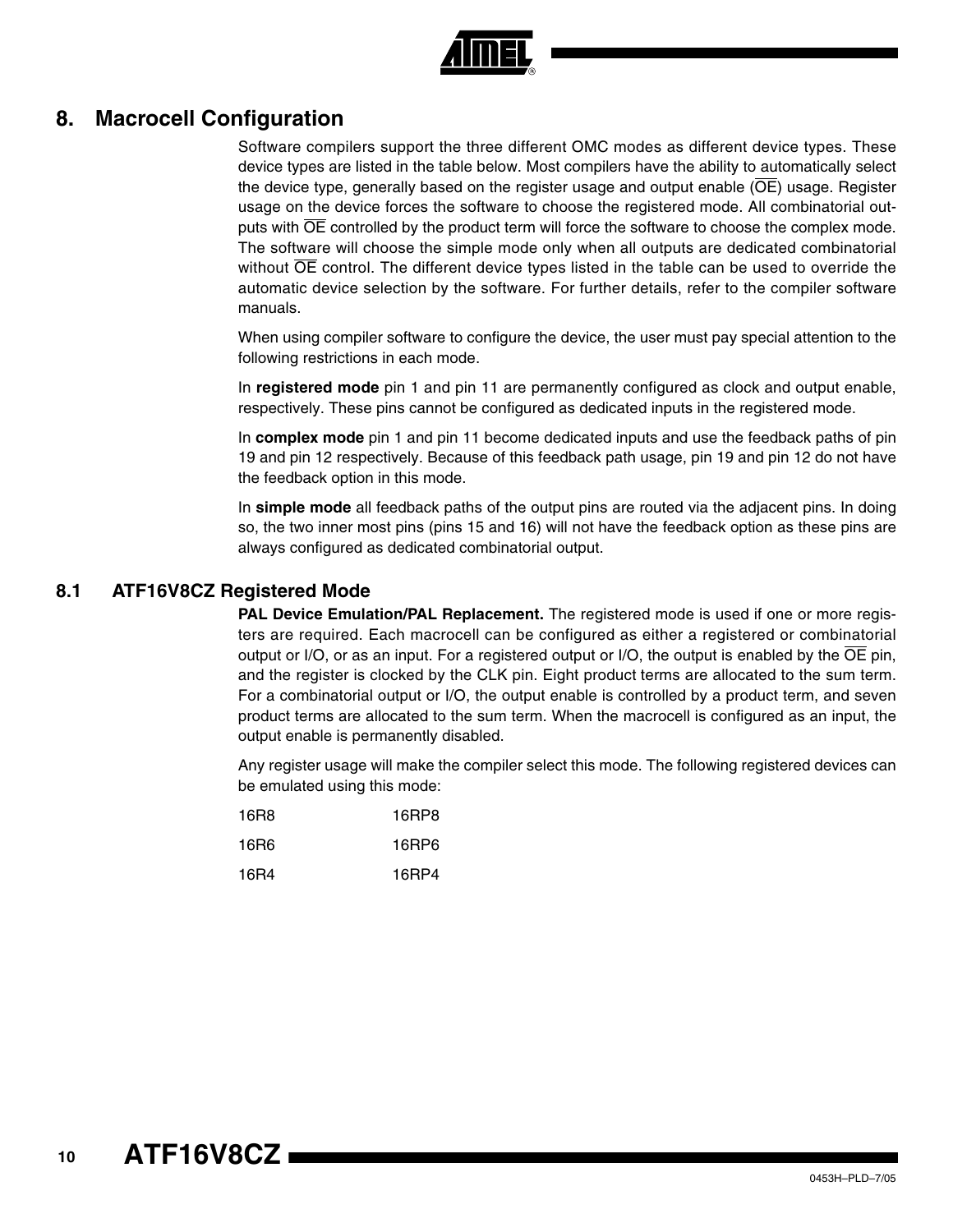**Figure 8-1.** Registered Configuration for Registered Mode<sup>[\(1\)](#page-10-0)[\(2\)](#page-10-1)</sup>



- <span id="page-10-1"></span><span id="page-10-0"></span>Notes: 1. Pin 1 controls common CLK for the registered outputs. Pin 11 controls common OE for the registered outputs. Pin 1 and Pin 11 are permanently configured as CLK and OE.
	- 2. The development software configures all the architecture control bits and checks for proper pin usage automatically.

#### Figure 8-2. Combinatorial Configuration for Registered Mode<sup>[\(1\)](#page-10-2)[\(2\)](#page-10-3)</sup>



- <span id="page-10-3"></span><span id="page-10-2"></span>Notes: 1. Pin 1 and Pin 11 are permanently configured as CLK and OE.
	- 2. The development software configures all the architecture control bits and checks for proper pin usage automatically.

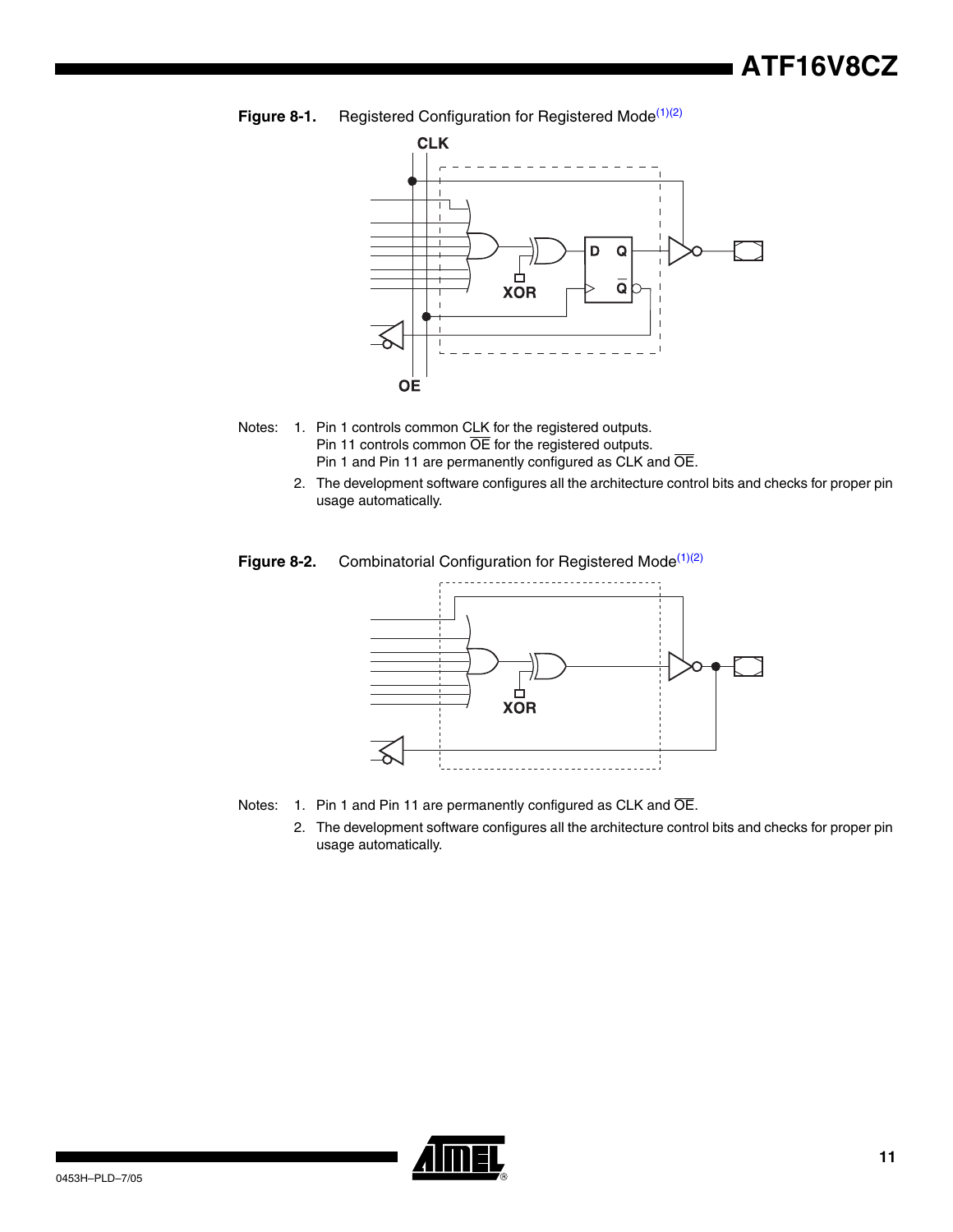

Figure 8-3. Registered Mode Logic Diagram

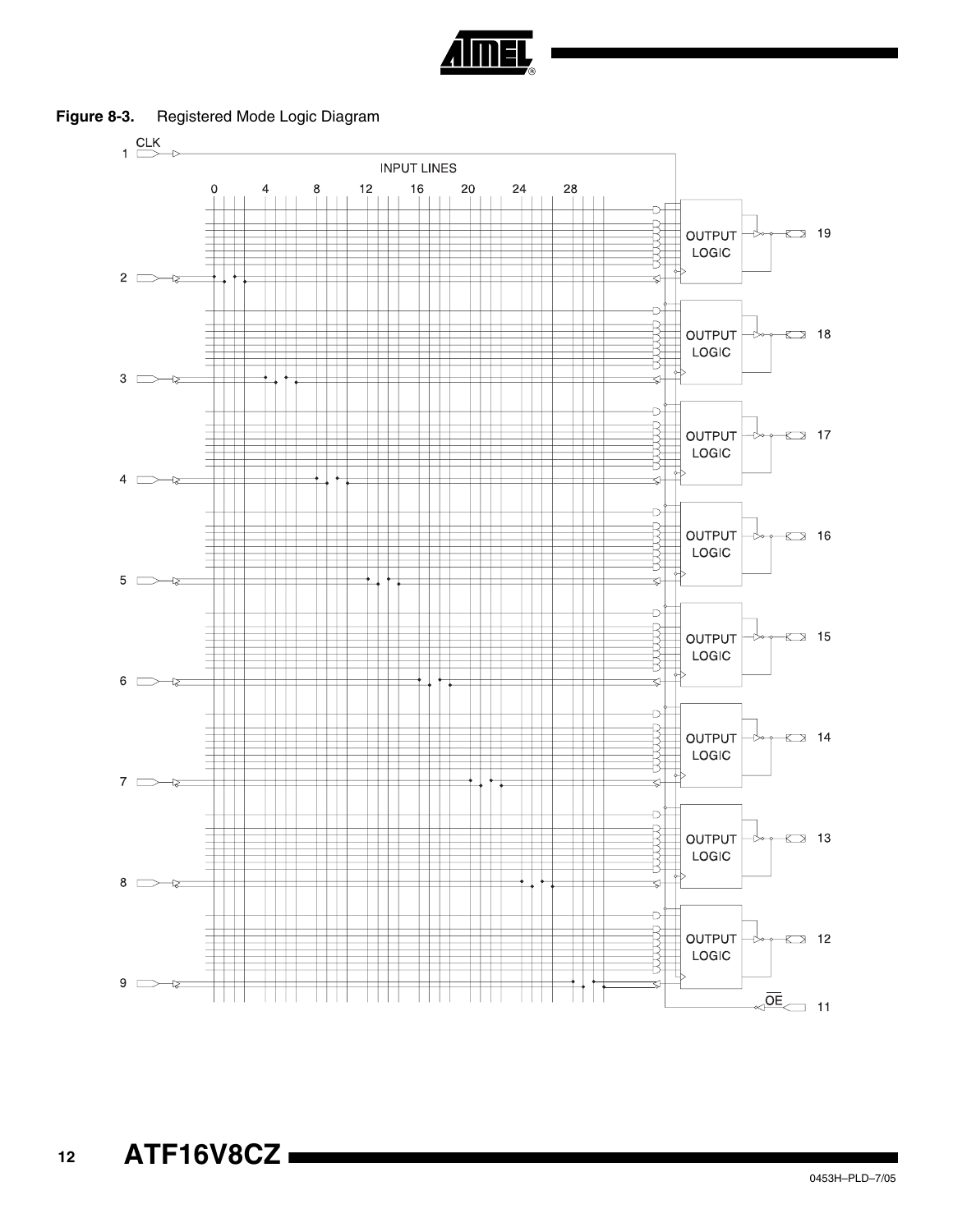### **8.2 ATF16V8CZ Complex Mode**

**PAL Device Emulation/PAL Replacement.** In the complex mode, combinatorial output and I/O functions are possible. Pins 1 and 11 are regular inputs to the array. Pins 13 through 18 have pin feedback paths back to the AND-array, which makes full I/O capability possible. Pins 12 and 19 (outermost macrocells) are outputs only. They do not have input capability. In this mode, each macrocell has seven product terms going to the sum term and one product term enabling the output.

Combinatorial applications with an OE requirement will make the compiler select this mode. The following devices can be emulated using this mode:

16L8

16H8

16P8





## **9. ATF16V8CZ Simple Mode**

**PAL Device Emulation/PAL Replacement.** In the Simple Mode, 8 product terms are allocated to the sum term. Pins 15 and 16 (center macrocells) are permanently configured as combinatorial outputs. Other macrocells can be either inputs or combinatorial outputs with pin feedback to the AND-array. Pins 1 and 11 are regular inputs.

The compiler selects this mode when all outputs are combinatorial without  $\overline{OE}$  control. The following simple PALs can be emulated using this mode:

10L8 10H8 10P8 12L6 12H6 12P6 14L4 14H4 14P4 16L2 16H2 16P2

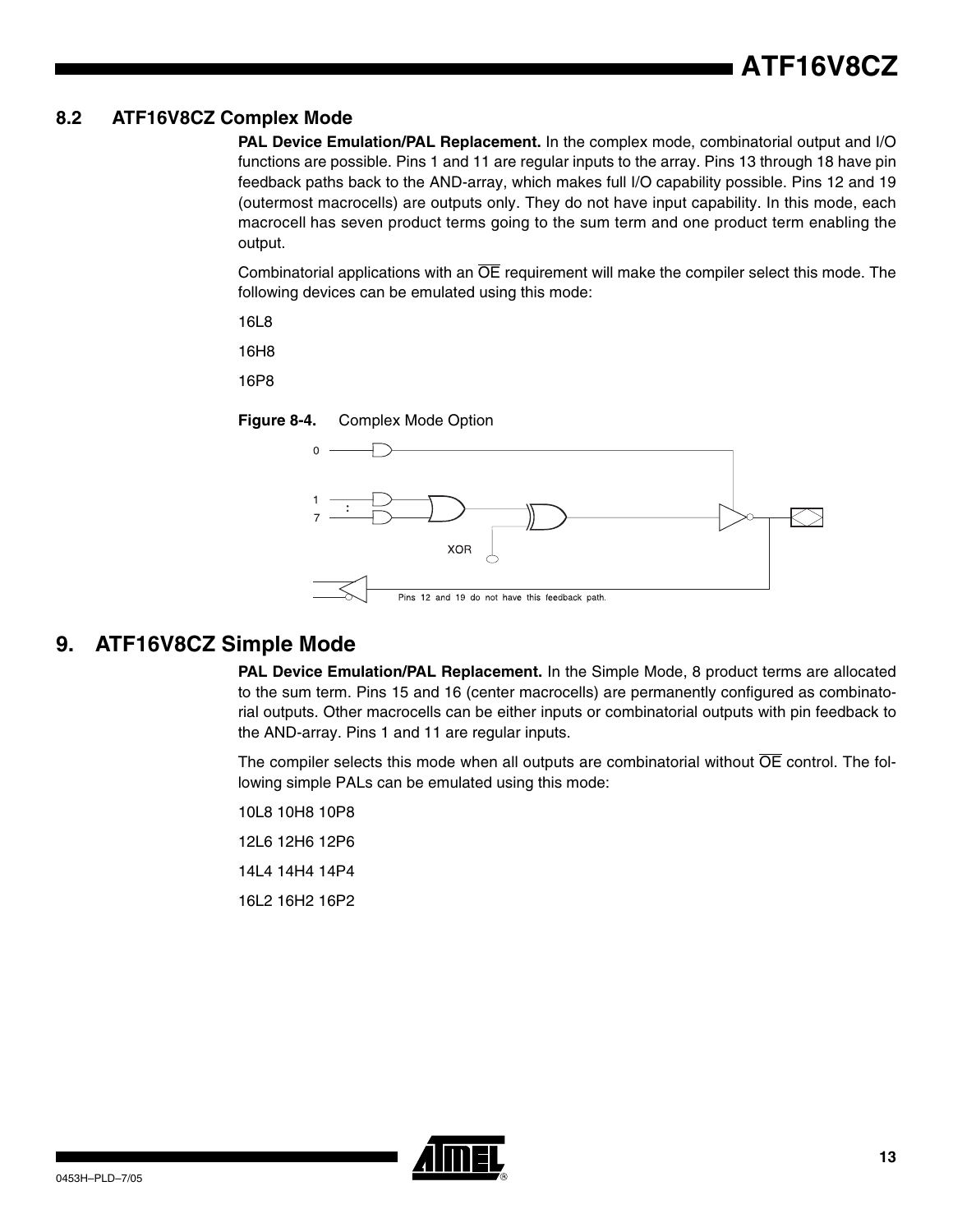

## Figure 9-1. Simple Mode Option



\* - Pins 15 and 16 are always enabled.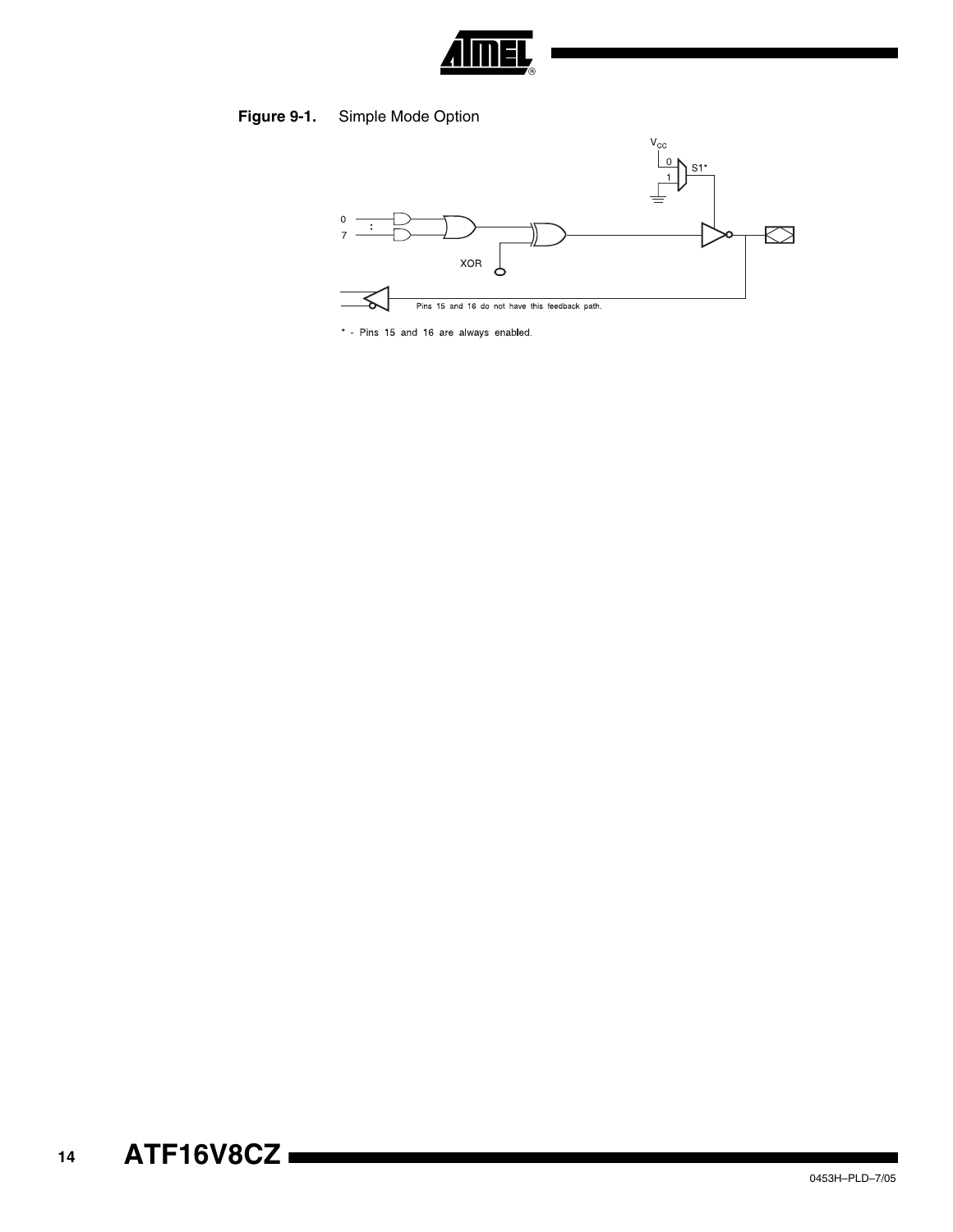



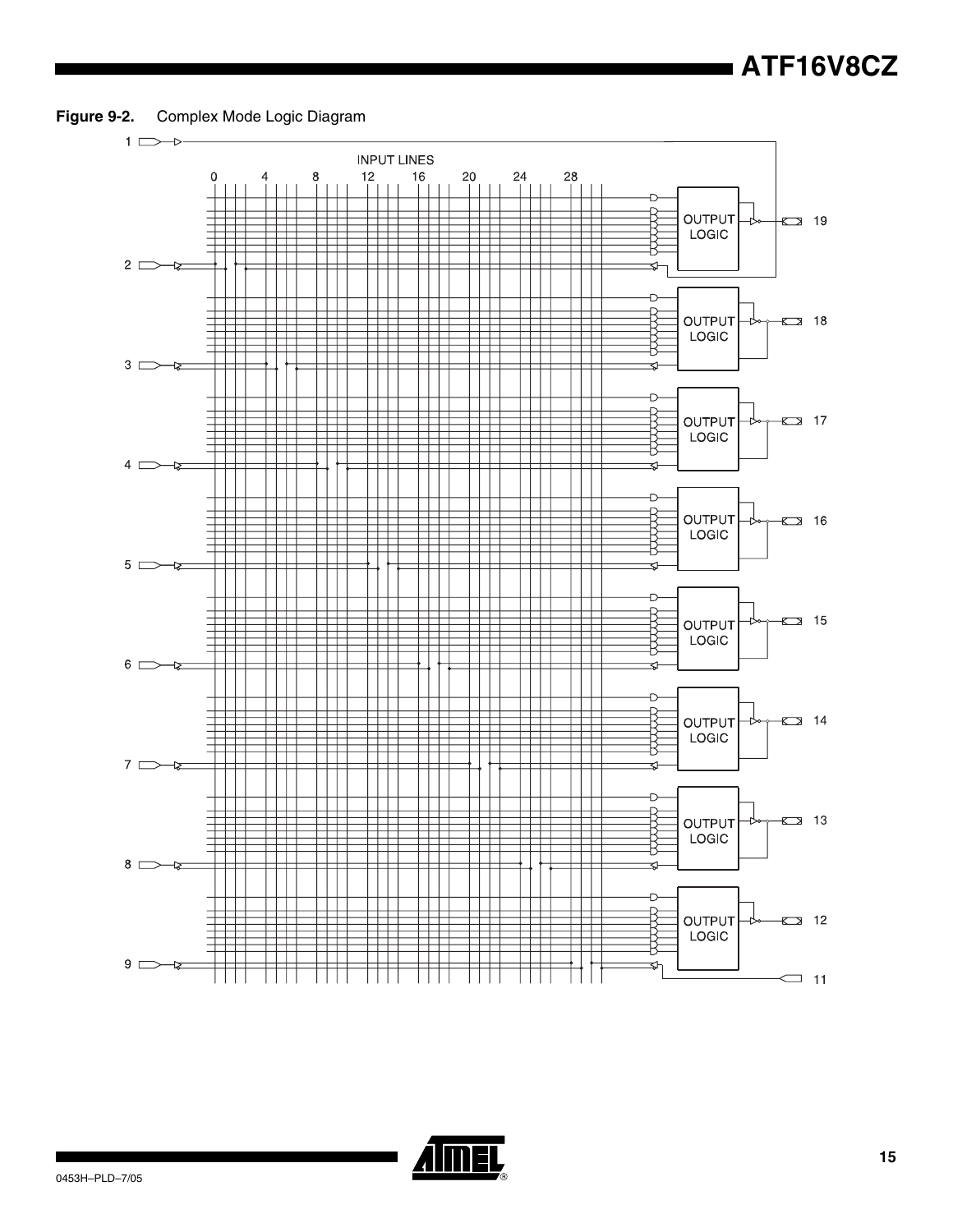

**Figure 9-3.** Simple Mode Logic Diagram

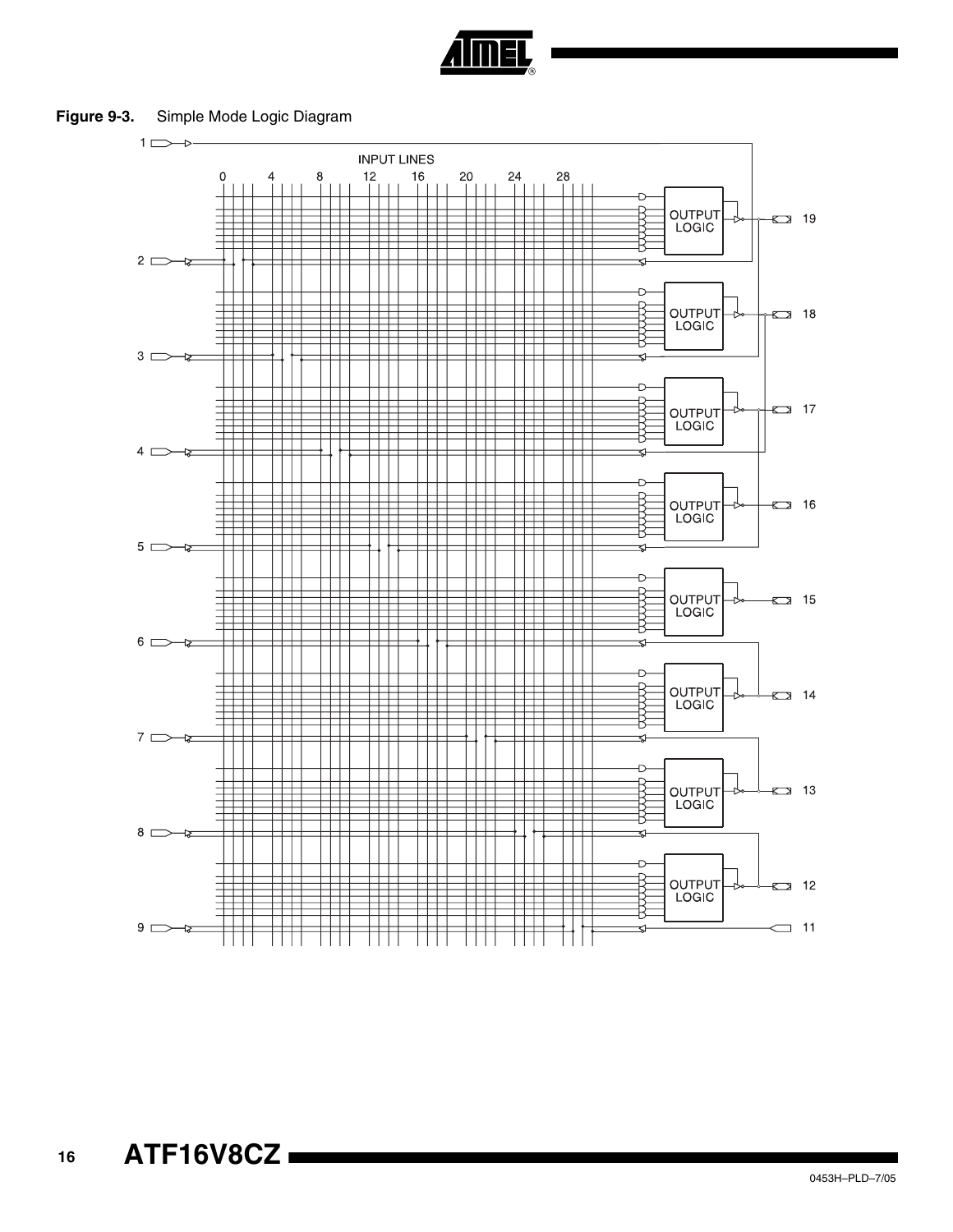## **ATF16V8CZ**

#### $9.1$ **Test Characterization Data**



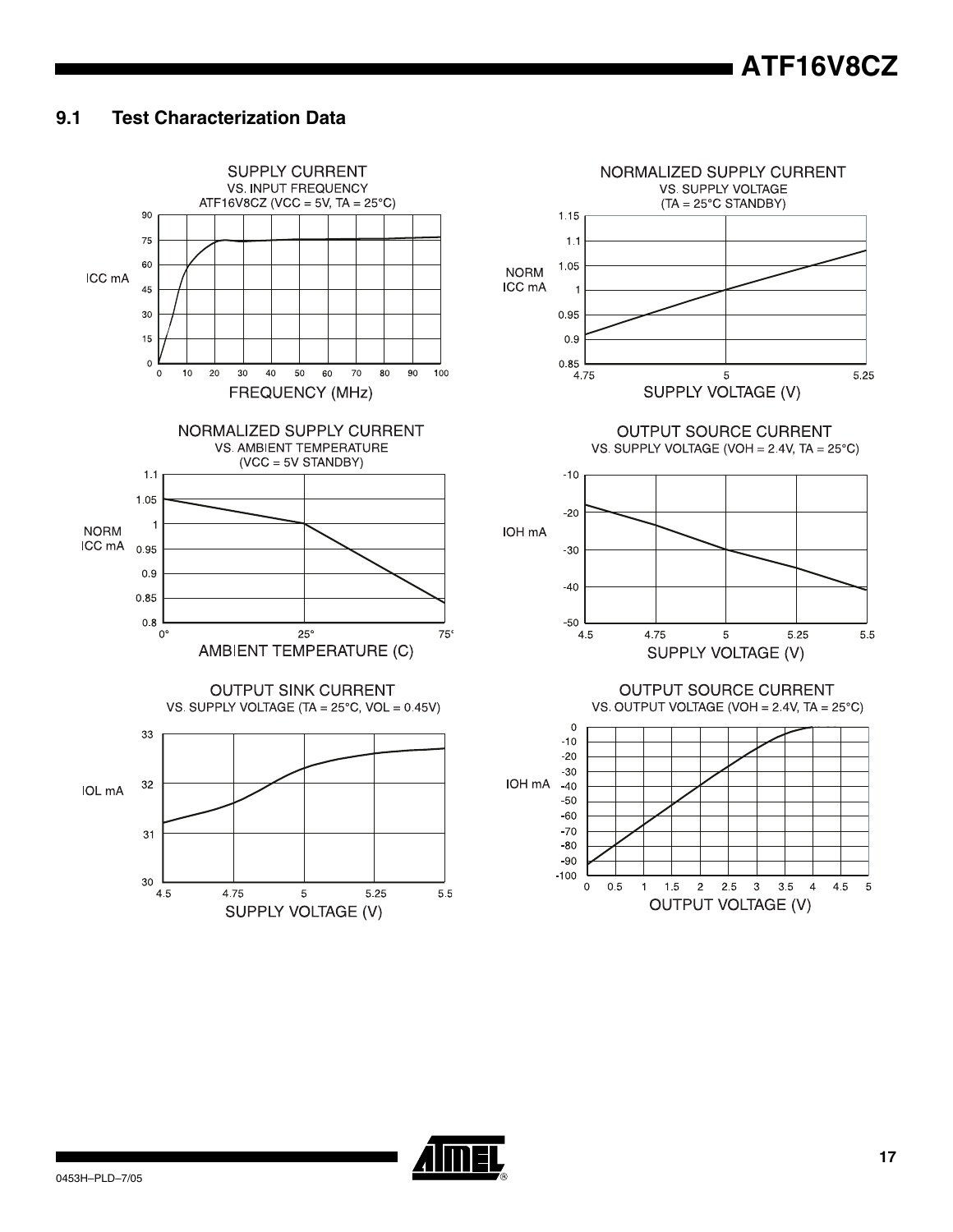

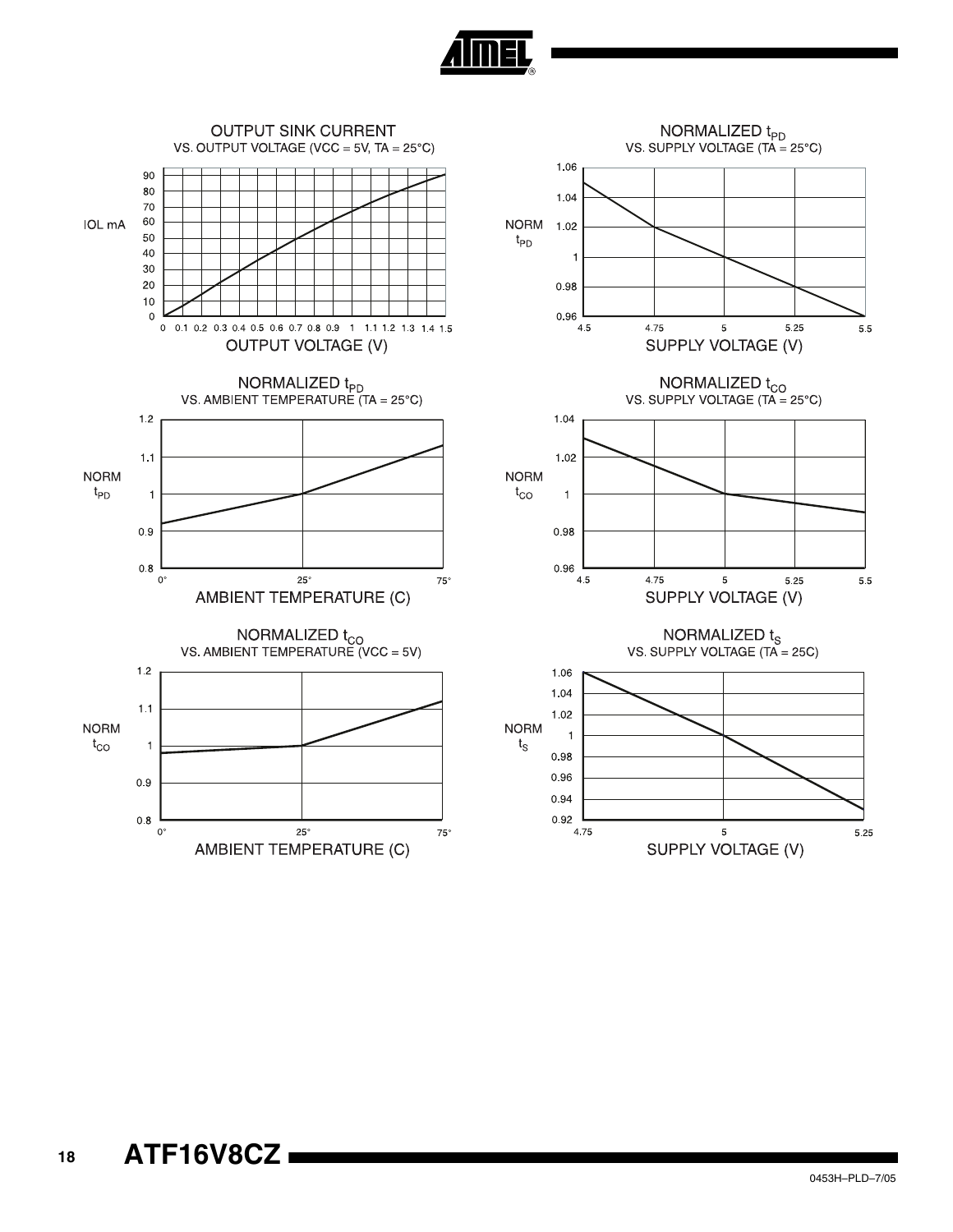# **ATF16V8CZ**

 $-9$  $-1$ 





 $-1$   $-2$   $-3$   $4$   $-5$   $-6$   $-7$   $-8$ 

**INPUT VOLTAGE (V)** 

 $-90$ 

 $\mathbf 0$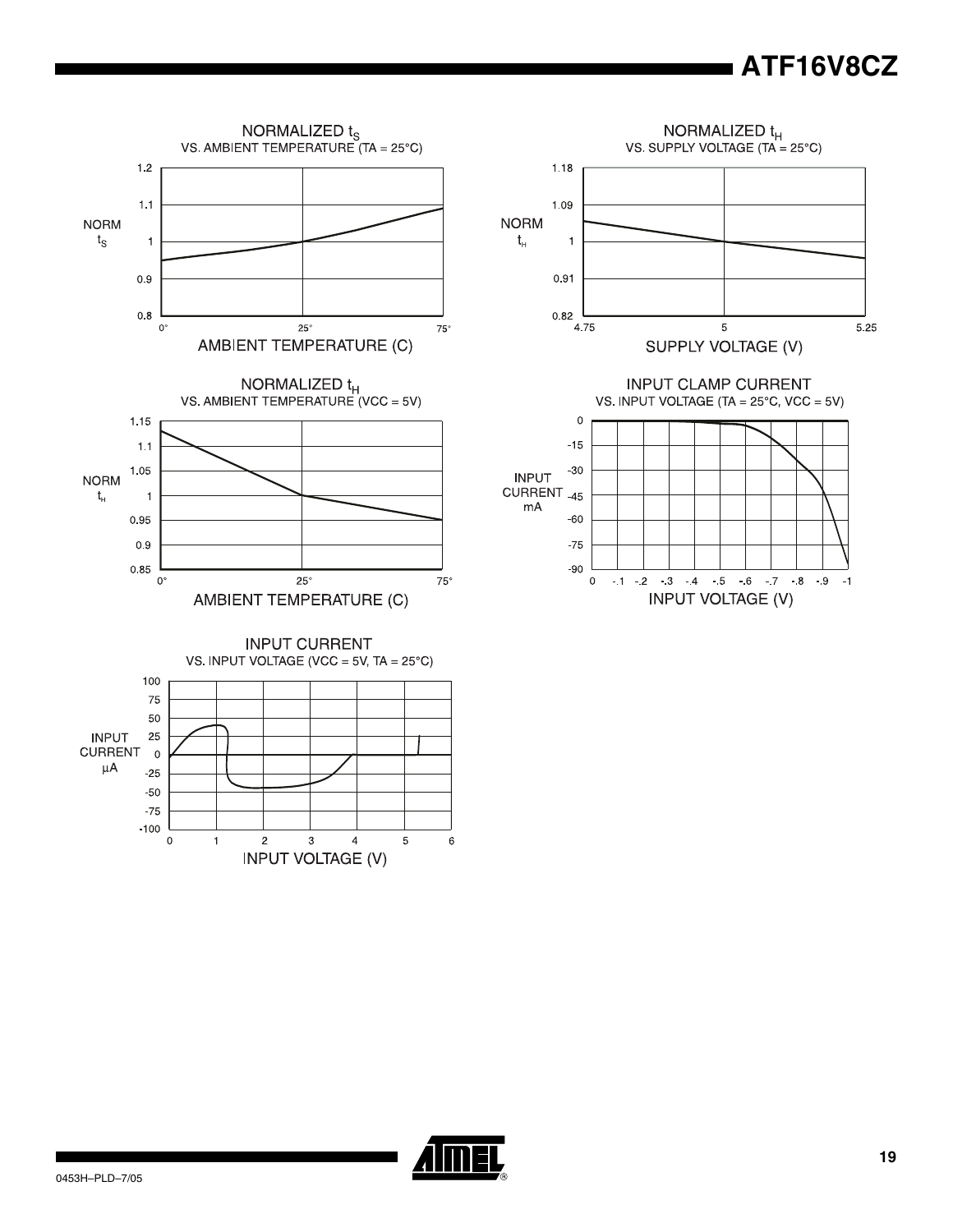

## **10. Ordering Information**

| t <sub>PD</sub><br>(ns) | $t_{\rm S}$<br>(ns) | $t_{CO}$<br>(ns) | <b>Ordering Code</b> | Package         | <b>Operation Range</b>            |
|-------------------------|---------------------|------------------|----------------------|-----------------|-----------------------------------|
| 12                      | 10                  | 8                | ATF16V8CZ-12JC       | 20J             |                                   |
|                         |                     |                  | ATF16V8CZ-12PC       | 20P3            | Commercial                        |
|                         |                     |                  | ATF16V8CZ-12SC       | 20S             | (0 $\degree$ C to 70 $\degree$ C) |
|                         |                     |                  | ATF16V8CZ-12XC       | 20X             |                                   |
| 15                      | 12                  | 10               | ATF16V8CZ-15JC       | 20J             |                                   |
|                         |                     |                  | ATF16V8CZ-15PC       | 20P3            | Commercial                        |
|                         |                     |                  | ATF16V8CZ-15SC       | 20 <sub>S</sub> | (0 $\degree$ C to 70 $\degree$ C) |
|                         |                     |                  | ATF16V8CZ-15XC       | 20X             |                                   |
|                         | 12                  | 10               | ATF16V8CZ-15JI       | 20J             |                                   |
|                         |                     |                  | ATF16V8CZ-15PI       | 20P3            | Industrial                        |
|                         |                     |                  | ATF16V8CZ-15SI       | <b>20S</b>      | (-40°C to 85°C).                  |
|                         |                     |                  | ATF16V8CZ-15XI       | 20X             |                                   |

## **10.1 Standard Package Options**

Note: Shaded parts are being obsoleted in Q3-05 and being replaced by Green parts.

### **10.2 Using "C" Product for Industrial**

To use commercial product for Industrial temperature ranges, down-grade one speed grade from the "I" to the "C" device (7 ns "C" = 10 ns "I") and de-rate power by 30%.

### **10.3 Green Package Options (Pb/Halide-free/RoHS Compliant)**

| <sup>L</sup> PD.<br>(ns) | ւ <sub>Տ</sub><br>(ns) | <sup>L</sup> CO<br>(ns) | <b>Ordering Code</b>             | Package     | <b>Operation Range</b> |
|--------------------------|------------------------|-------------------------|----------------------------------|-------------|------------------------|
| 15                       | 12                     | 10                      | ATF16V8CZ-15JU<br>ATF16V8CZ-15PU | 20J<br>20P3 | Industrial             |
|                          |                        |                         | ATF16V8CZ-15SU                   | <b>20S</b>  | (-40°C to 85°C)        |
|                          |                        |                         | ATF16V8CZ-15XU                   | 20X         |                        |

| Package Type |                                                                 |  |  |  |
|--------------|-----------------------------------------------------------------|--|--|--|
| <b>20J</b>   | 20-lead, Plastic J-leaded Chip Carrier (PLCC)                   |  |  |  |
| 20P3         | 20-lead, 0.300" Wide, Plastic Dual Inline Package (PDIP)        |  |  |  |
| <b>20S</b>   | 20-lead, 0.300" Wide, Plastic Gull-wing Small Outline (SOIC)    |  |  |  |
| <b>20X</b>   | 20-lead, 4.4 mm Wide, Plastic Thin Shrink Small Outline (TSSOP) |  |  |  |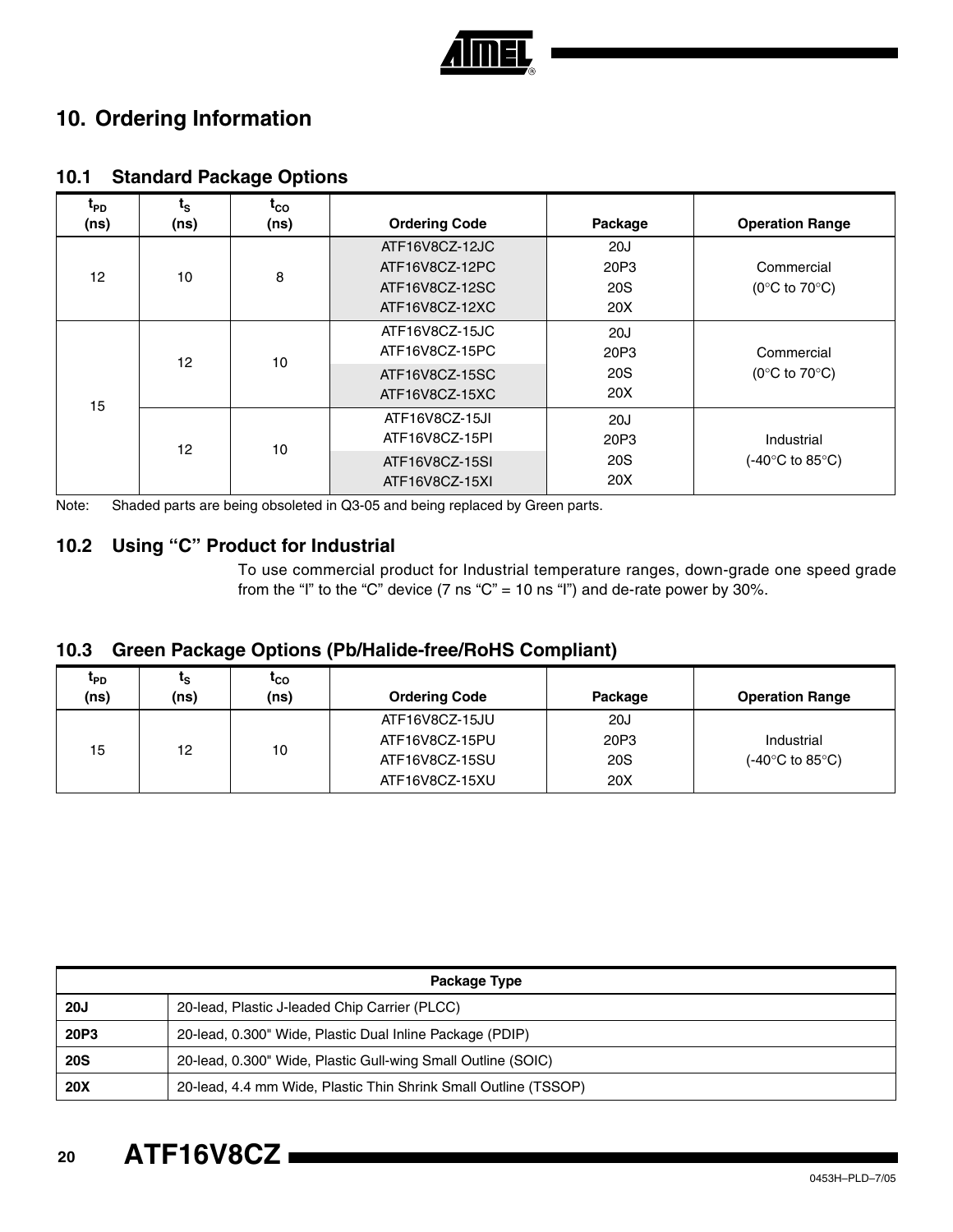## **11. Package Information**

## **11.1 20J – PLCC**



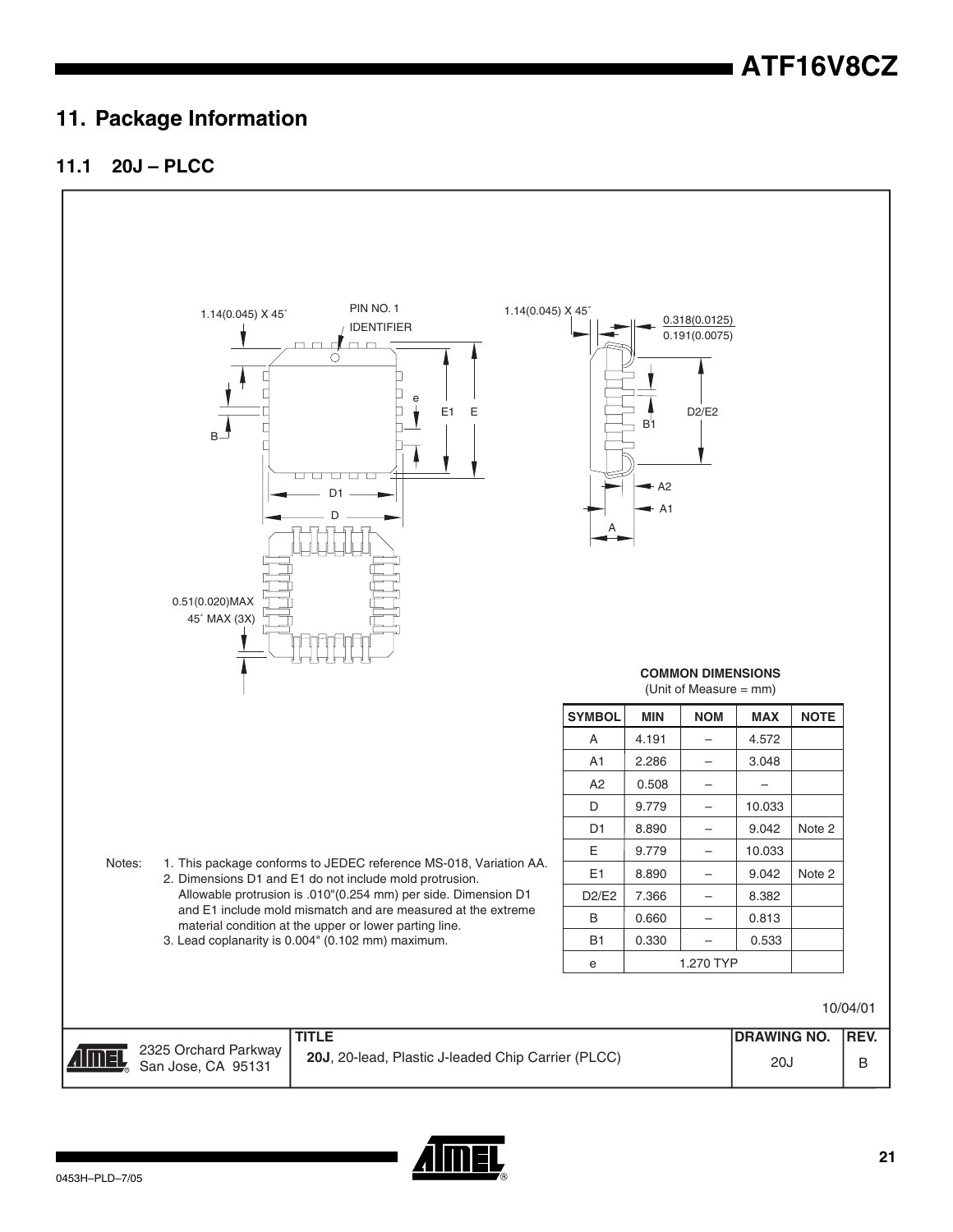

### **11.2 20P3 – PDIP**

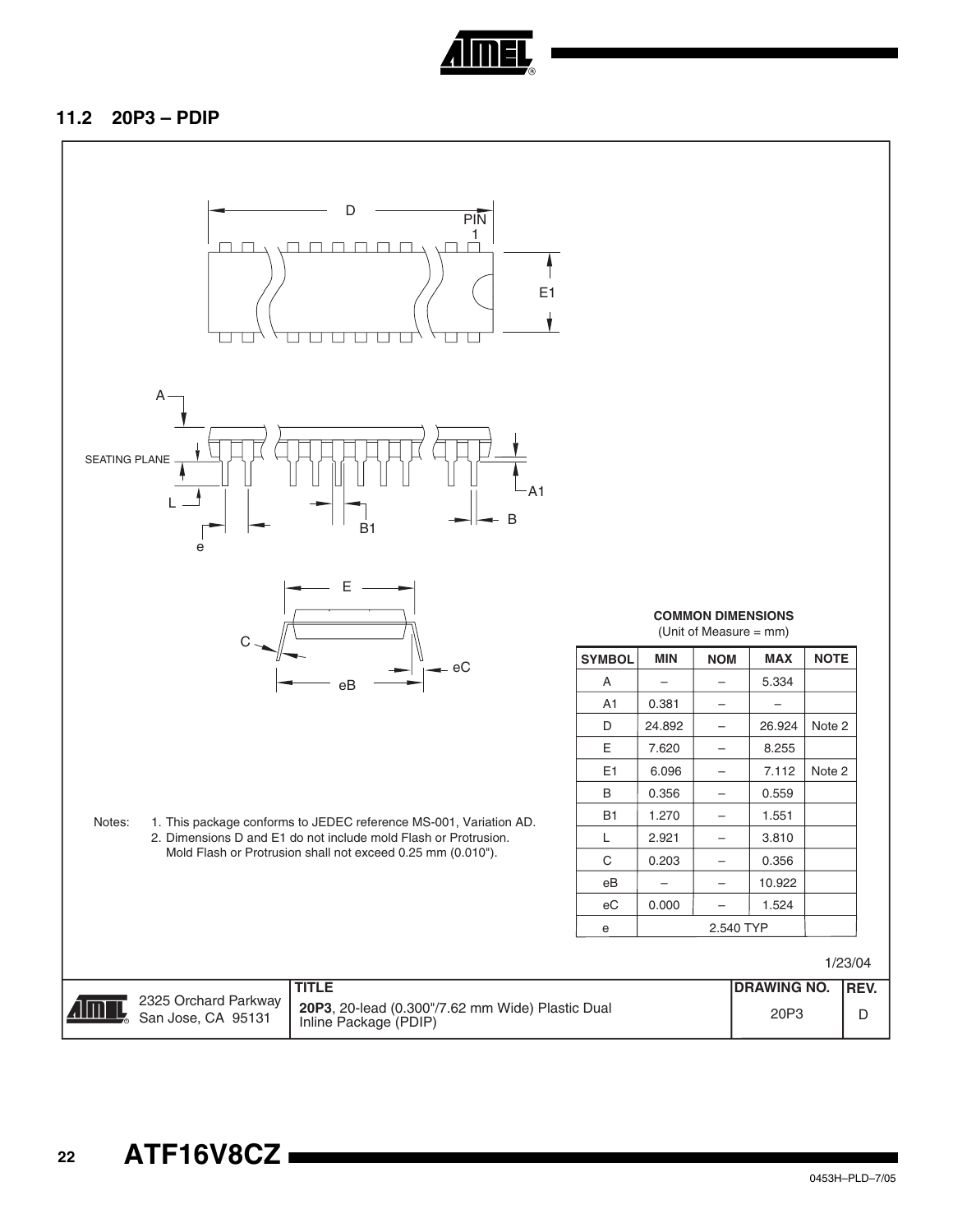## **11.3 20S – SOIC**



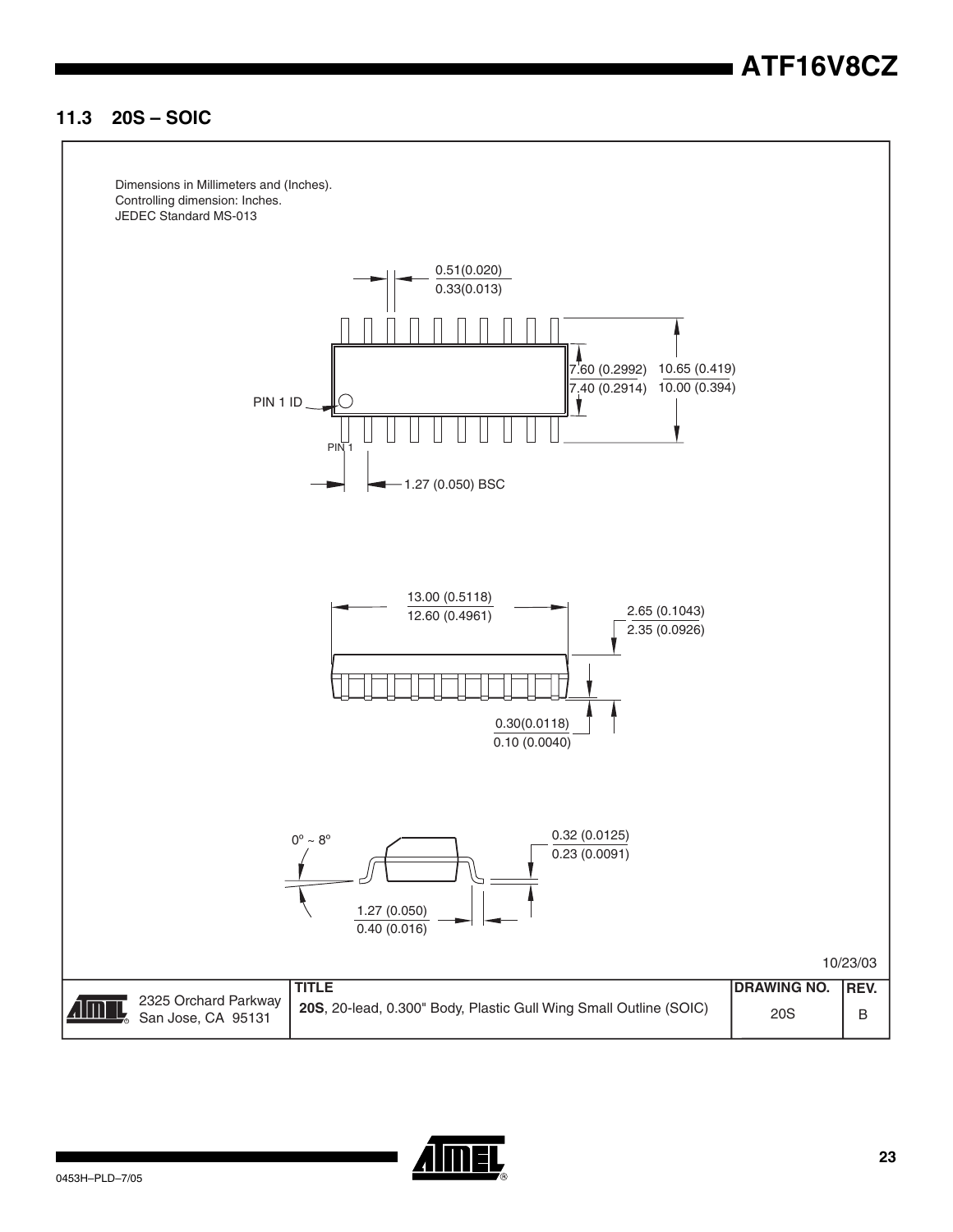

### **11.4 20X – TSSOP**

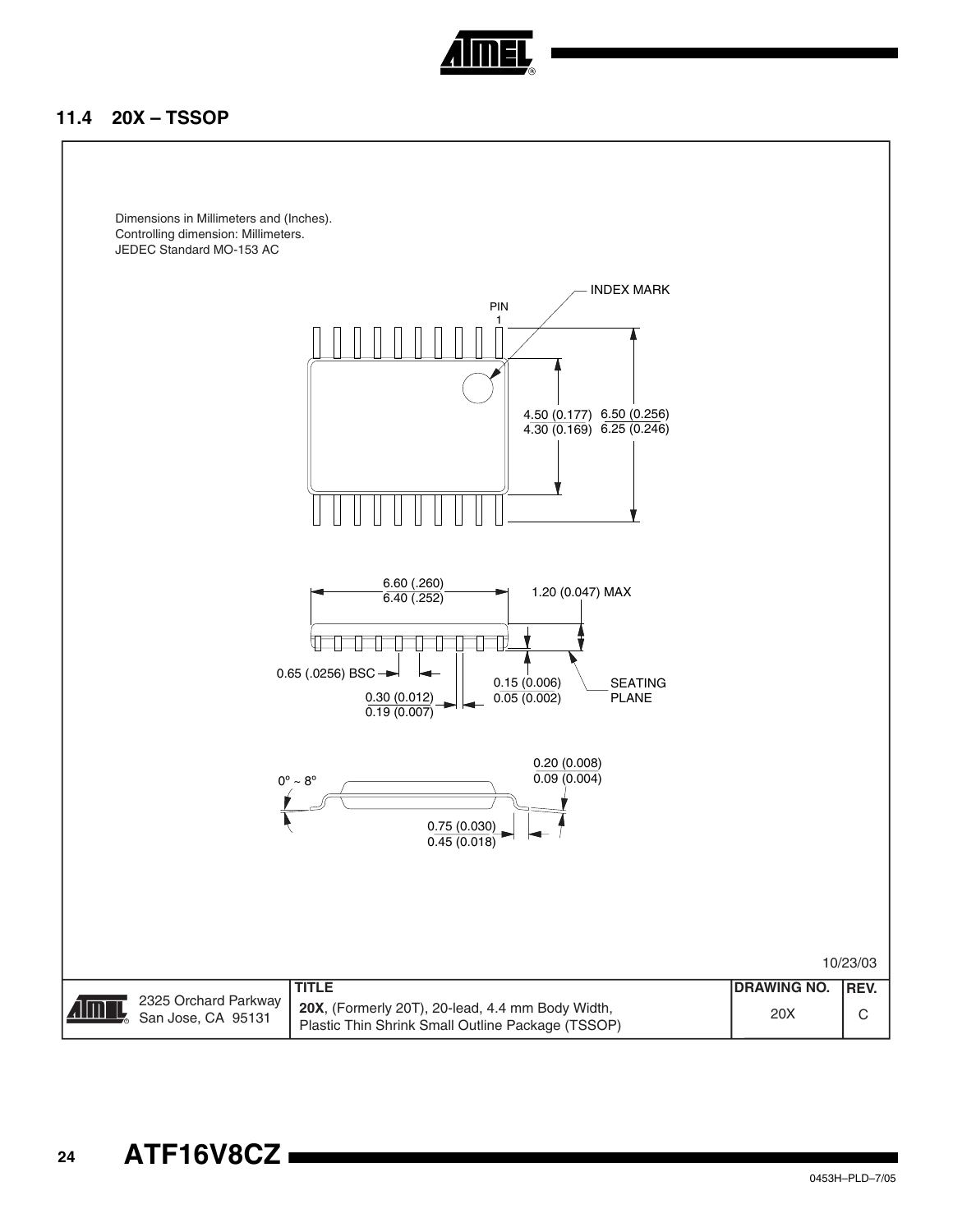## **12. Revision History**

- **12.1 0453H**
- 1. Green Package options added in 2005.